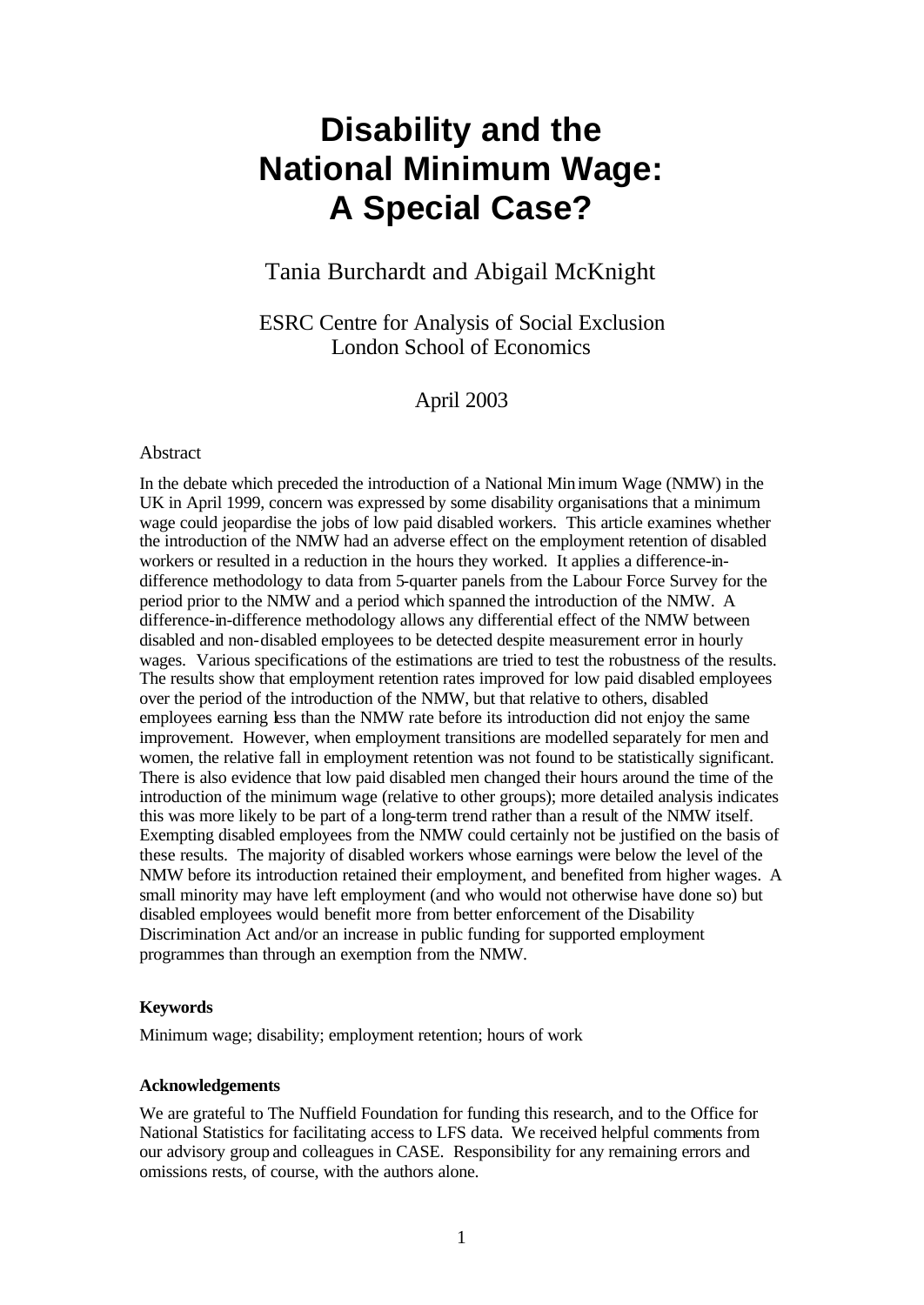## **Introduction**

When the National Minimum Wage (NMW) was introduced in April 1999, it was agreed that the same rates would apply across the whole of the United Kingdom and all employees would be covered with the exception of those under the age of 18. A lower 'Development Rate' was introduced for employees aged from 18 to 21, and a lower rate, payable for six months, for employees aged 22 or over who were receiving accredited training. Although the introductory level of the NMW, at £3.60 per hour, was cautious, it was estimated that around 9% of employees (2 million) would benefit as a direct result. The exact number of individuals who would benefit was difficult to estimate because high quality wage information is difficult to obtain and because *a priori* the impact on labour demand was unknown.

Minimum wages affect some groups of workers more than others due to the unequal incidence of low pay. The second report of the Low Pay Commission (LPC, 2000) acknowledged that the impact of the NMW on disabled workers was an area of concern. Although the Commission believed that, "there are compelling arguments for treating disabled workers in the same way as other workers. To do so recognises the value of disabled workers to employers and supports a culture of social inclusion" (p.66), submissions from mental health and learning disability charities, MIND and MENCAP, highlighted the risk that jobs of employees with low levels of productivity might be jeopardised by the introduction of the minimum wage. Other submissions referred to the increase in costs to agencies and employers taking part in the Supported Employment programme, potentially resulting in a reduction in the number of workers who could be supported.

There is ample evidence that disabled people are disadvantaged in the labour market, and are therefore particularly likely to be affected by a minimum wage - for better or worse. The Disability Briefing series, based on data from the Spring 2002 Labour Force Survey, shows that six per cent of disabled people of working age are out of work but would like work and are available to start in a fortnight, compared to three per cent of non-disabled people (DRC, 2002). This gap is confirmed by more detailed survey evidence, which also suggests that disabled people are over-represented among those with no and low level educational qualifications (Meager *et al.,* 1999). Other reports have drawn attention to the lack of financial support for training and work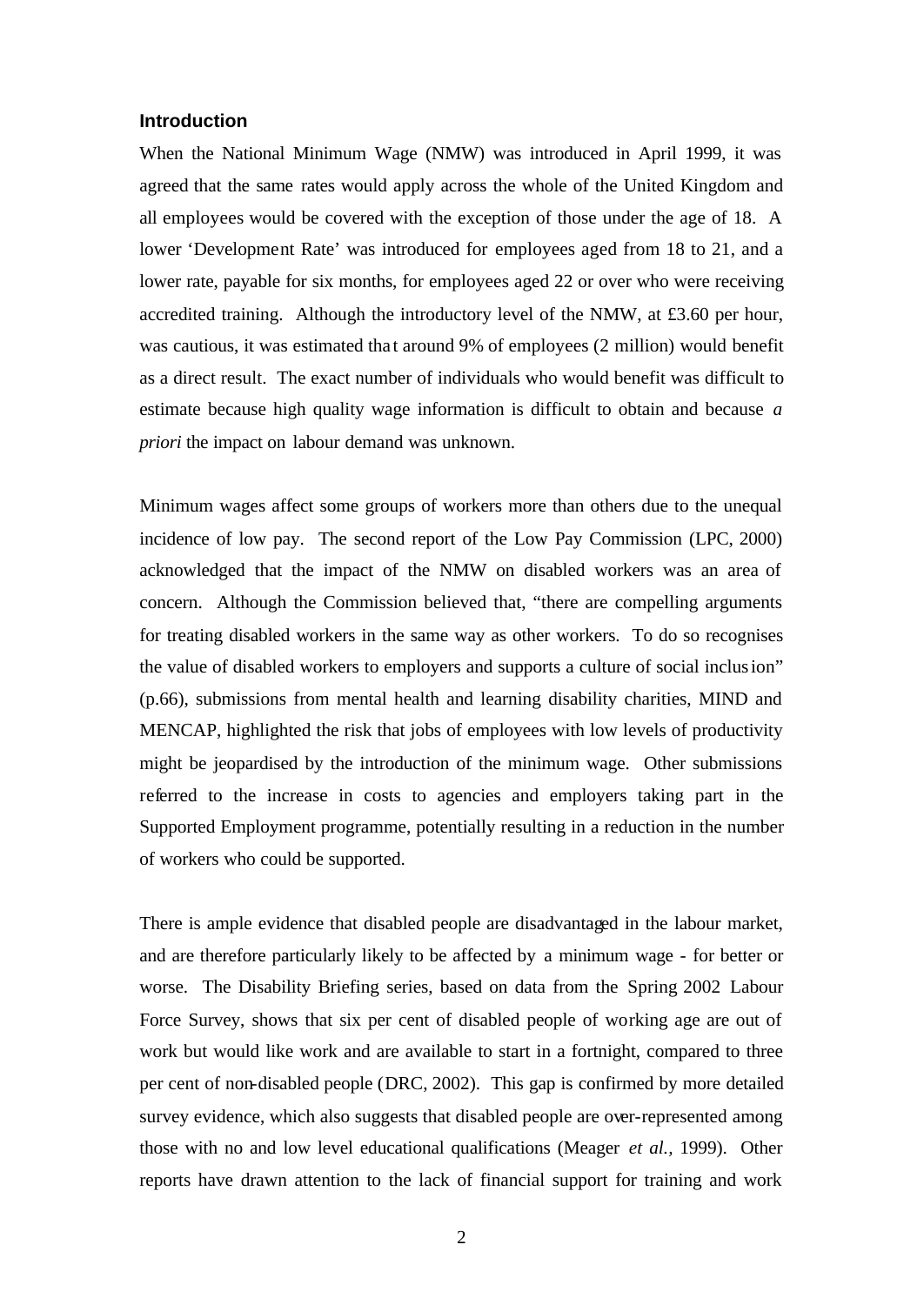experience for disabled people (RADAR, 2000). Transitions into work and job retention are also more problematic for disabled people: one in three disabled people starting a new job are out of work again by the following year (Burchardt, 2000). In terms of earnings, a recent study for the former Department for Education and Employment found that the earnings differential between disabled and non-disabled men was 21 per cent, while for women it was 17 per cent, and that these differentials had grown since the late 1970s (Blackaby *et al.,* 2000).

To our knowledge there has been no large scale quantitative assessment of the impact of minimum wages on disabled people. What evidence is available on the impact of the NMW on disabled people in the UK is largely qualitative and small scale. Early evidence from the Association for Supported Employment (AfSE), based on interviews with agencies and individual disabled workers, was mixed: some disabled workers with previously low earnings had experienced an increase in income after the introduction of the NMW, while those who combined some work with receipt of Income Support had generally reduced their hours in order to minimise loss of benefit (AfSE, 2000; Schneider *et al.*, 2001). Evidence submitted to the Low Pay Commission also identified confusion among managers of employment projects for disabled people (in day centres and other venues) as to whether their clients were employees and hence covered by the NMW, and difficulties in reconciling minimum wage legislation with benefit rules and funding constraints (Hudson, 2001).

The introduction of a minimum wage in the UK in 1999 provided a good opportunity to test the impact of minimum wages on employment. In this paper we focus on the impact of the NMW on disabled people. This group of workers is chosen because a number of features make them a particularly interesting group to study. Firstly, they were disproportionately working for wages beneath the proposed NMW level prior to April 1999. Secondly, some disabled workers can have reduced productivity as a result of their impairments and therefore a minimum wage can price them out of the market. Thirdly, there is evidence that disabled workers are discriminated against in the labour market and therefore a legal minimum wage could greatly help this group by correcting a situation of underpay without any loss in employment. Finally, policy makers have considered a special exemption for disabled workers but lack evidence to support or reject such an exemption.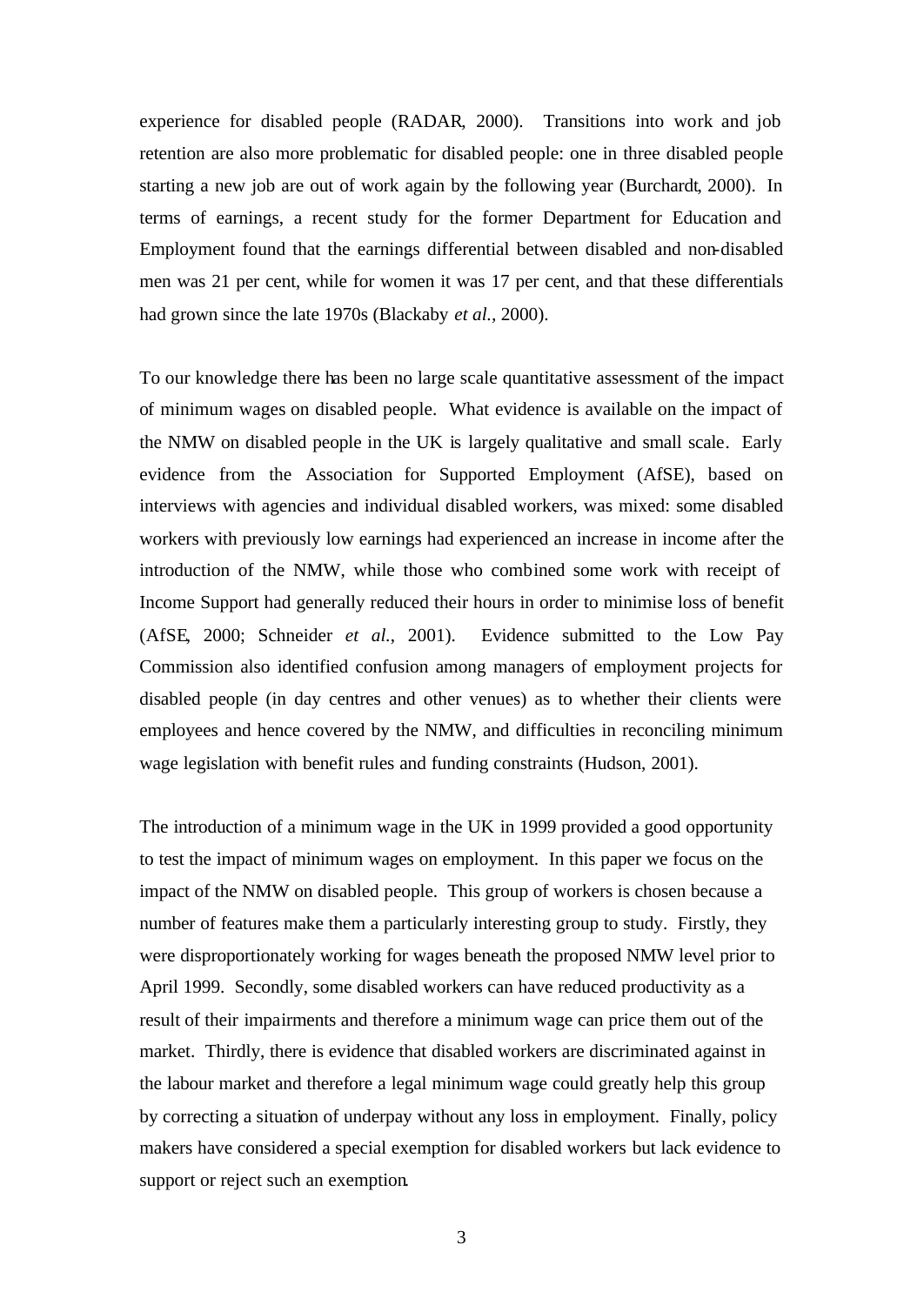## **Methodology**

The main method used here to assess the impact of the NMW on employment is the Difference-in-Differences (Diff-in-Diffs) estimator. This estimator is often employed to assess the impact of a treatment on an outcome variable in the absence of experimental data. In simple terms, the difference in the outcome between treatment and control groups before the treatment is compared to the difference in the outcome between the same groups after the treatment. For example, the impact of an active labour market programme designed to move welfare recipients off benefit and into work can be assessed by comparing the outflow from the stock of claimants before and after the introduction of the programme compared with a group of claimants who were not eligible for the programme. From this simple example it is fairly obvious that the basic assumption underlying the Diff-in-Diffs estimator is that apart from the introduction of the treatment nothing else changed which had an unequal impact on the outcome variable for the treatment and control groups. This is often not the case and some attempt to control for other changes can be made by estimating the Diff-in-Diffs estimator in a multiple regression framework.

More formally, abstracting from other regressors, the Diff-in-Diffs estimator is defined as:

$$
\hat{\boldsymbol{d}}_{DID} = (\overline{Y}_{t_1}^T - \overline{Y}_{t_1}^C) - (\overline{Y}_{t_0}^T - \overline{Y}_{t_0}^C),
$$

l

where  $\overline{Y}^T$  and  $\overline{Y}^C$  are the mean outcomes for the treatment and control groups, respectively, and  $t_0$  and  $t_1$  indicate time before and after the introduction of the treatment respectively.

For the purposes of this analysis the outcome variables of interest are the probability that an employee is employed at the beginning and end of a twelve month period and changes in weekly hours of work over the same period<sup>1</sup>. The probability of remaining in employment before the introduction of the NMW is compared with the period in

 $1$  The impact on recruitment is another potentially important outcome which is the subject of further research.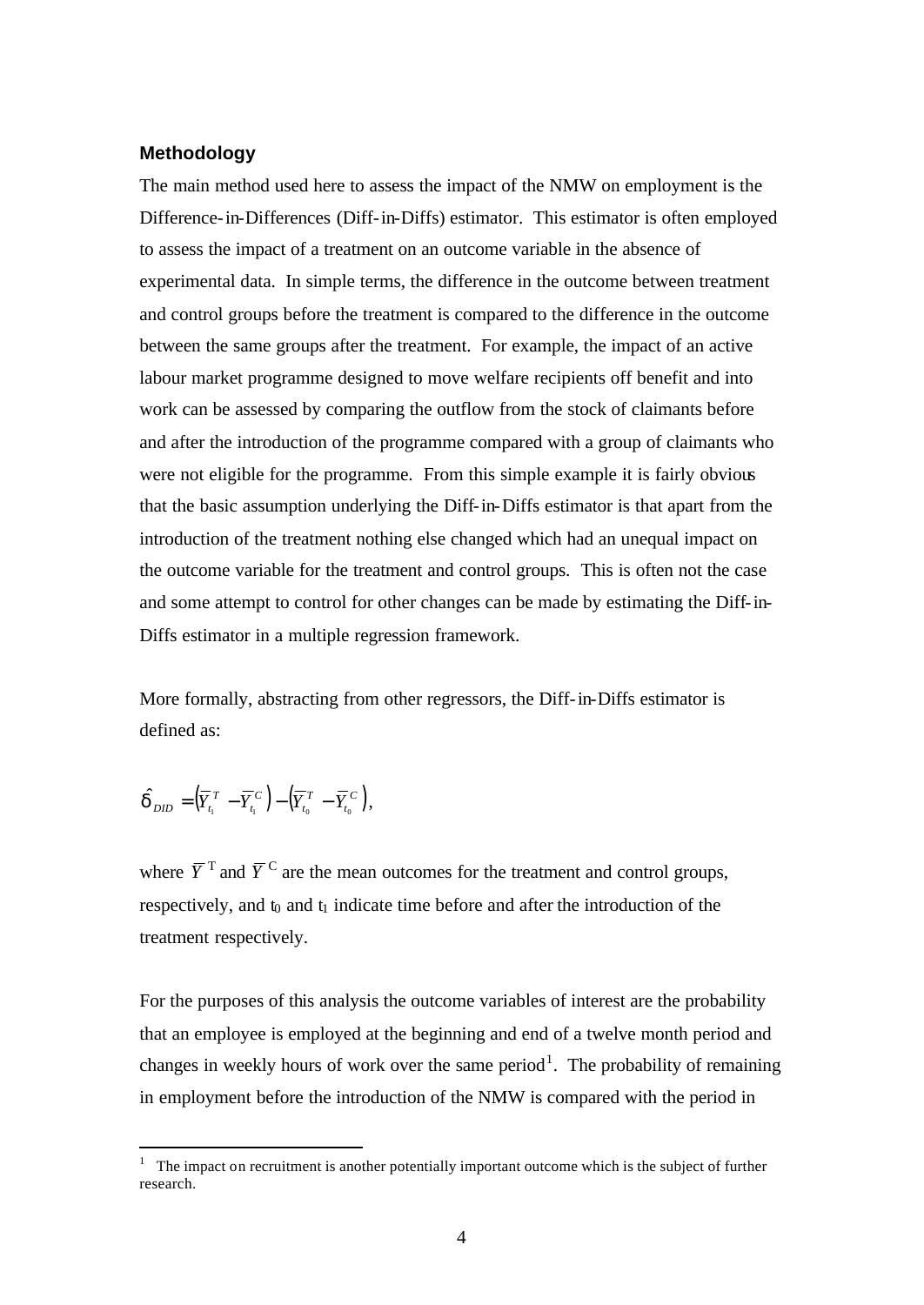which the NMW was introduced. Likewise changes in weekly hours of work are compared in the period before the introduction of the NMW with the period over which the NMW was introduced. The 'treatment' group is defined as employees initially earning below the equivalent NMW levels. One of the problems with this approach is that low paid workers have lower employment retention probabilities than higher paid workers. The Diff-in-Diff methodology is ideal in such a situation as relative employment probabilities and changes in hours of work are 'benchmarked' in the 'pre-treatment' period (i.e. before the NMW was introduced). In addition, employment transitions and changes in hours of work are compared with other low wage groups as trends over the economic cycle can be different for different groups of workers. For example, the lowest skilled workers tend to be the first to lose their jobs in economic downturns and the last to be employed in economic upturns. The outcomes for a number of groups are compared: disabled employees earning less than the equivalent NMW level with non-disabled employees with equivalent initial pay; disabled and non-disabled employees earning less than the equivalent NMW level with higher paid counterparts in different positions in the earnings distribution.

#### **Data**

The estimation of the impact of the NMW on disabled people requires a data source which contains detailed information on individuals' disability status and details of their pay for a sufficiently long period covering the introduction of the NMW. The Labour Force Survey (LFS) has a number of advantages. It is a large representative survey of households in the UK, earnings information has been collected from a sample of LFS respondents since Winter 1992/93 and a consistent measure of disability is available from Spring 1997. The LFS is a quarterly survey but consists of a rotating panel: households remain in the survey for five quarters before they are replaced; one-fifth of households are replaced each quarter. It is therefore possible to link the records of respondents over five quarters to create a longitudinal dataset. Since Spring 1997, earnings information has been collected from working age employees in their first and final interviews giving two earnings data points approximately one year apart (prior to this earnings were collected in the final interview only).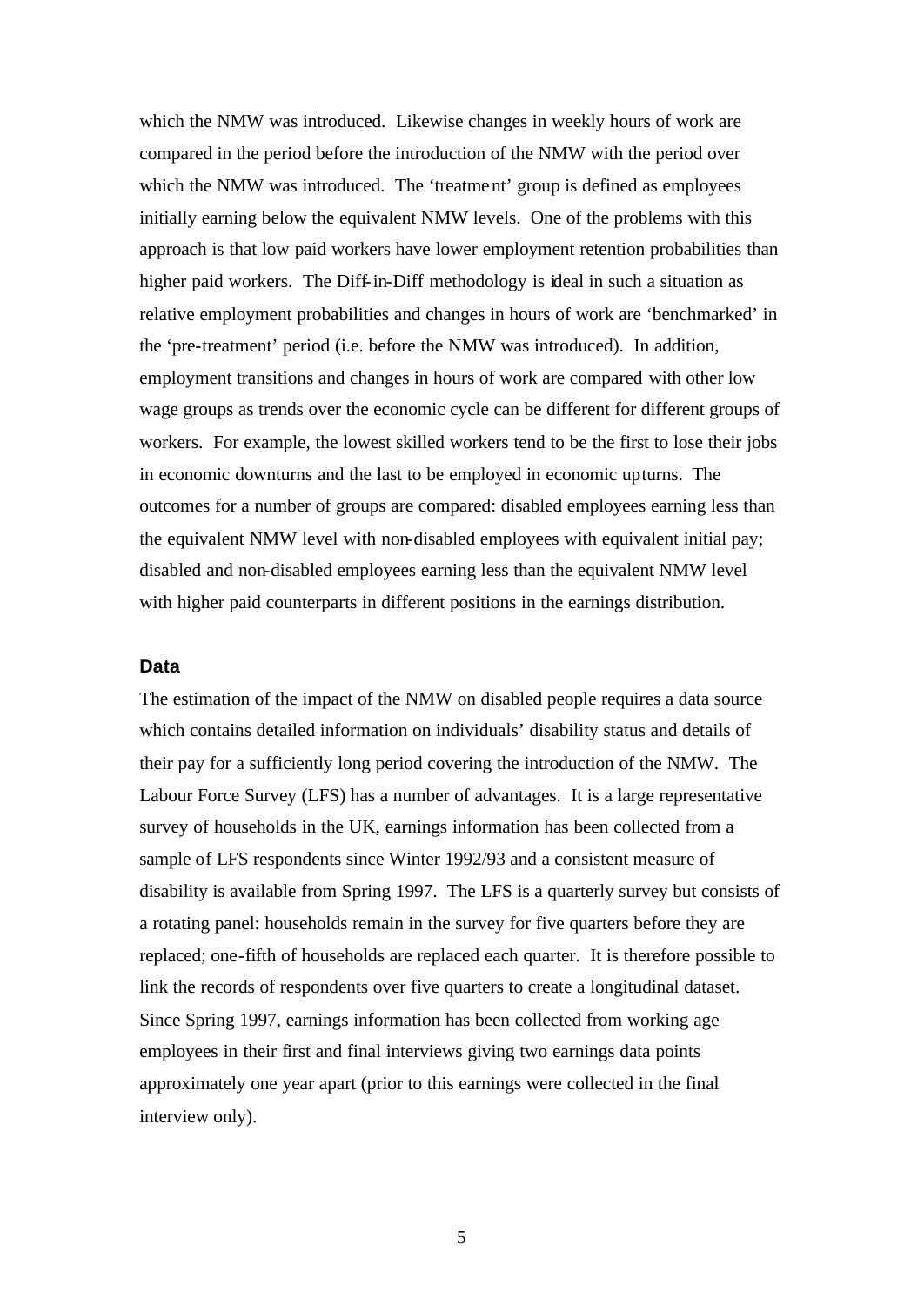However, there are some disadvantages to the LFS. The main disadvantage in the context of this investigation is the quality of the wage information. Wages are derived from information collected on earnings and hours of work which can lead to two sources of measurement error. Although there have been improvements in the wage data in the LFS, such as the collection of actual hourly rates of pay for some employees, these did not take effect until Spring 1999 and therefore cannot be used for pre and post NMW analysis of hours and employment. A number of methodological approaches are employed to deal with this problem. If measurement error results in a higher proportion of employees in the low wage groups than in the true population then as long as this affects disabled and non-disabled workers alike and/or does not change over time, then the error will be 'differenced out' in the estimation. Because of the problems with the wage data we do not attempt to provide point estimates of the impact of the NMW but concentrate on estimating the impact of the NMW on disabled employees relative to non-disabled employees.

The LFS contains questions which approximate the 1995 Disability Discrimination Act definition<sup>2</sup> of current disability, that is, a physical or mental impairment which substantially limits day-to-day activities and has lasted, or is expected to last, at least a year. This definition of disability does not coincide with the definitions used within the tax and benefits systems (which are variously based on 'incapacity' for work, mobility, and previous benefit status), nor with the 'social model' definition advocated by organisations of disabled people (which emphasises the disabling nature of the physical, social and economic environment). However, using the DDA definition of disability has the advantage that it is in line with current legislation and can be applied to individuals both in and out of work. It is also available on a consistent basis in the LFS since Spring 1997. For those who are disabled, the LFS asks respondents to specify the types of health problem or impairments which they have, and to identify which they regard as the main problem. Unfortunately, no measure of severity of impairment is available in the dataset.

The following analysis makes use of the full quarterly surveys from Spring 1997 to Winter 2001 and nine panels selected from the period Summer 1997 to Winter 2001.

6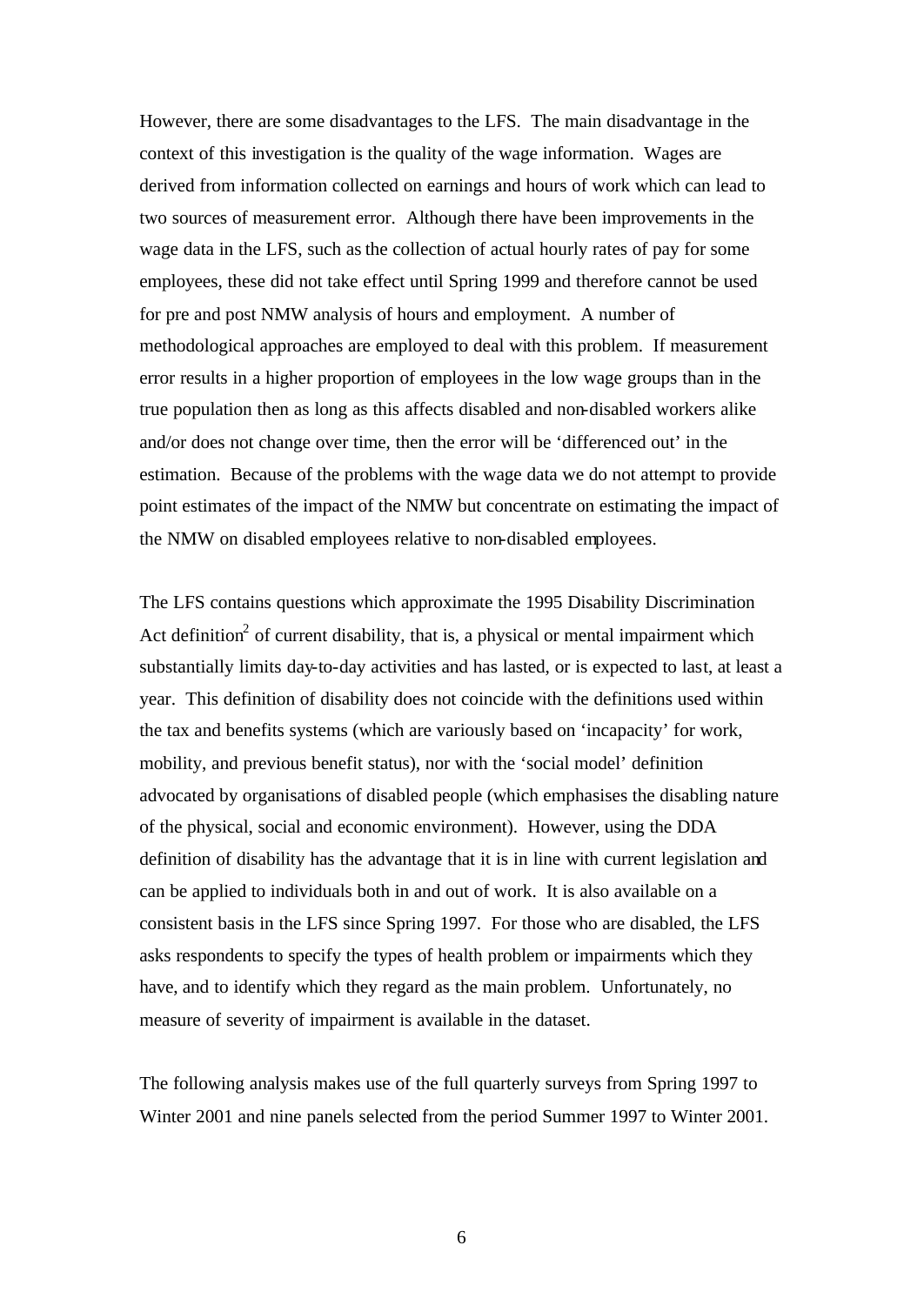### **Description of the data and sample selection**

The sample is restricted to working age individuals within the scope of the NMW (i.e. aged 18 years or over and under 65 years if male or under 60 years if female). The panel sample is further restricted to employees who were not at school, on a sandwich course, at university or college on a full time basis or training for nursing etc. This further restriction is applied in an attempt to remove employees who may qua lify for the 'development' NMW rate or who are both more likely to be in low paid jobs and experience employment transitions that are not associated with the introduction with the NMW.

The analysis of the panel data concentrates on three time periods: a Pre NMW period, a period spanning the introduction of the NMW and, in some cases, a Post NMW period. Table 1 gives details of the periods covered in this study. In each of these periods three five wave panels are merged to maximise the sample size. As the NMW was introduced in the middle of the LFS Spring quarter (March to May) in 1999 this quarter cannot be included in the analysis as some of the individuals will have been interviewed before the NMW was introduced as some after it was introduced. Summer, Autumn and Winter quarters<sup>3</sup> are combined in each period to provide 'seasonally balanced' panels (i.e. the Spring quarter is excluded from all of the panels to equalise the seasonal composition of the panels). We make use of the five-wave panels construc ted by the Office for National Statistics (ONS). These panels include only those individuals who respond at all five waves of the survey. In principle, for the purposes of this analysis, we could also include those who respond at wave 1 and wave 5 but not at the intervening waves. However, this would be unlikely to add greatly to the sample size, and would mean that the weights constructed by ONS for the five-wave panels could not be applied. To check for attrition, data from all wave 1 respondents in the Spring 1999 quarterly dataset were compared with data from the sub-set of respondents included in wave 1 of the Spring 1999-Spring 2000 panel. This showed that 59 per cent of all wave 1 respondents of working age respond at all subsequent waves, and hence are included in the panel. Those who drop out are

l

 $2$  The Disability Discrimination Act was passed in 1995 and the employment provisions came into effect at the end of 1996.

 $3$  For example, Summer 1997 covers June 1997, July 1997 and August 1997; Autumn 1997 covers September 1997, October 1997 and November 1997; and Winter 1997 covers December 1997, January 1998 and February 1998.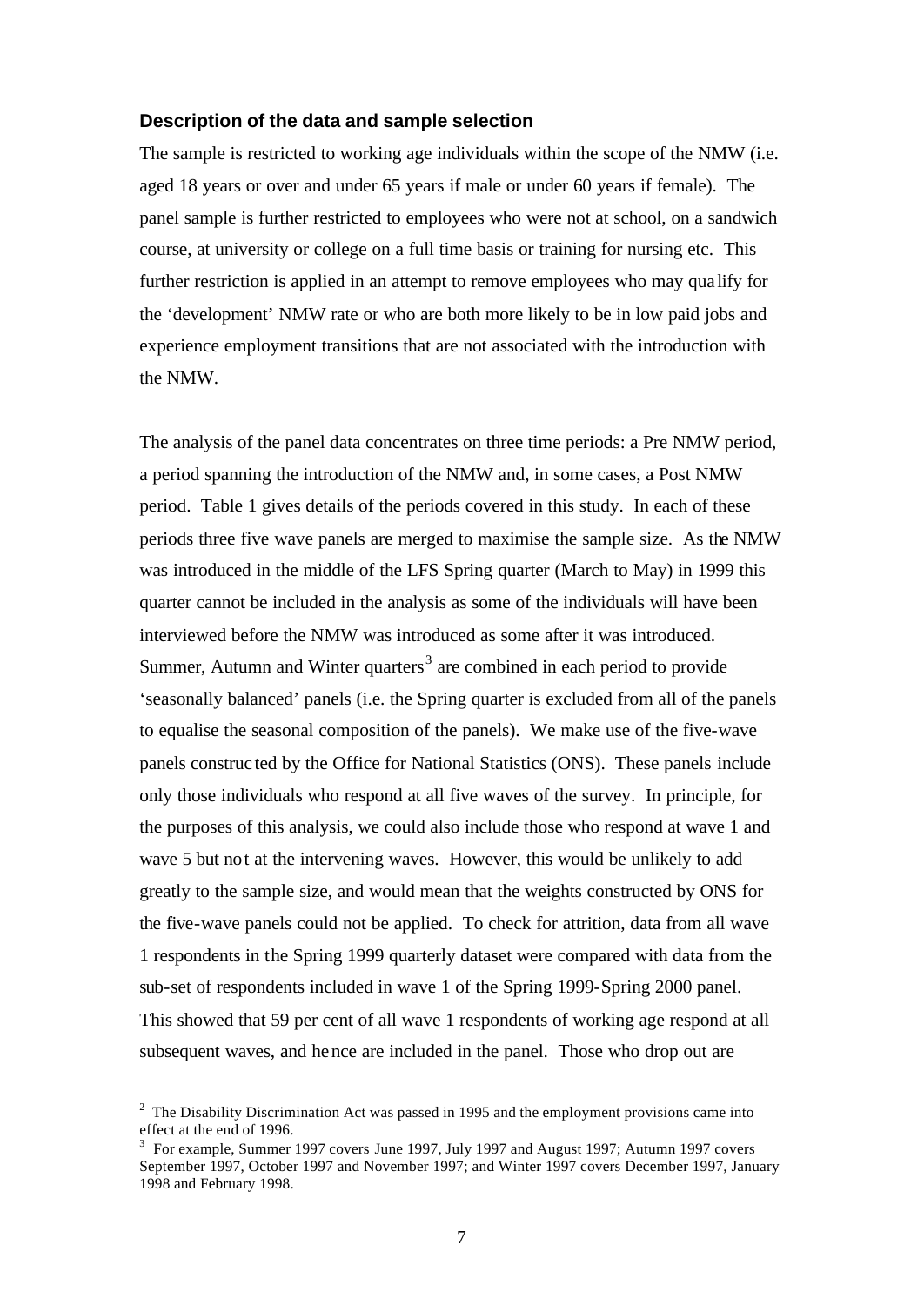slightly more likely to be male, younger, a member of an ethnic minority, disabled, unemployed or inactive, and, if an employee, to have lower hourly pay. The loss of representativeness is regrettable. However, since the methods we employ depend on *differences* between groups over time, provided the nature of attrition has not itself changed over time, the impact on our estimates of differences will be small. The advantage of using the ONS constructed panels is that we are able to make use of ONS weights that have been computed to adjust for attrition and sampling design<sup>4</sup>. Both weighted and unweighted analyses are shown below. Sample sizes vary slightly for different panels but there is information for around 16,000 employees in each of the three periods.

| Table 1  | Details of Labour Force Survey panel datasets |             |
|----------|-----------------------------------------------|-------------|
| Period   | LFS quarters                                  | sample size |
| Pre NMW  | Summer 1997-Summer 1998                       | 5,939       |
|          | Autumn 1997-Autumn 1998                       | 6,077       |
|          | Winter 1997-Winter 1998                       | 5,408       |
| Span NMW | Summer 1998-Summer 1999                       | 5,829       |
|          | Autumn 1998-Autumn 1999                       | 5,780       |
|          | Winter 1998-Winter 1999                       | 5,088       |
| Post NMW | Summer 1999-Summer 2000                       | 5,372       |
|          | Autumn 1999-Autumn 2000                       | 5,237       |
|          | Winter 1999-Winter 2000                       | 4,625       |

The share of disabled persons in the working age population has followed an upward trend in recent years (Burchardt, 2000). Figure 1 shows the share of disabled persons in the working age population from Spring 1997 to Autumn 2001 by gender. Over this time period the share of working age disabled persons increased from just over 12 per cent to around 17 per cent. This increase is potentially important because it may have been accompanied by changes in the composition of the disabled population. Men and women have similar rates of disability over this time period.

l

<sup>&</sup>lt;sup>4</sup> The ONS weights combine counteracting attrition and sample design bias with grossing to population levels. We divide these weights by a constant to avoid inflating the apparent sample size, while maintaining the relative weights of different individuals in the sample.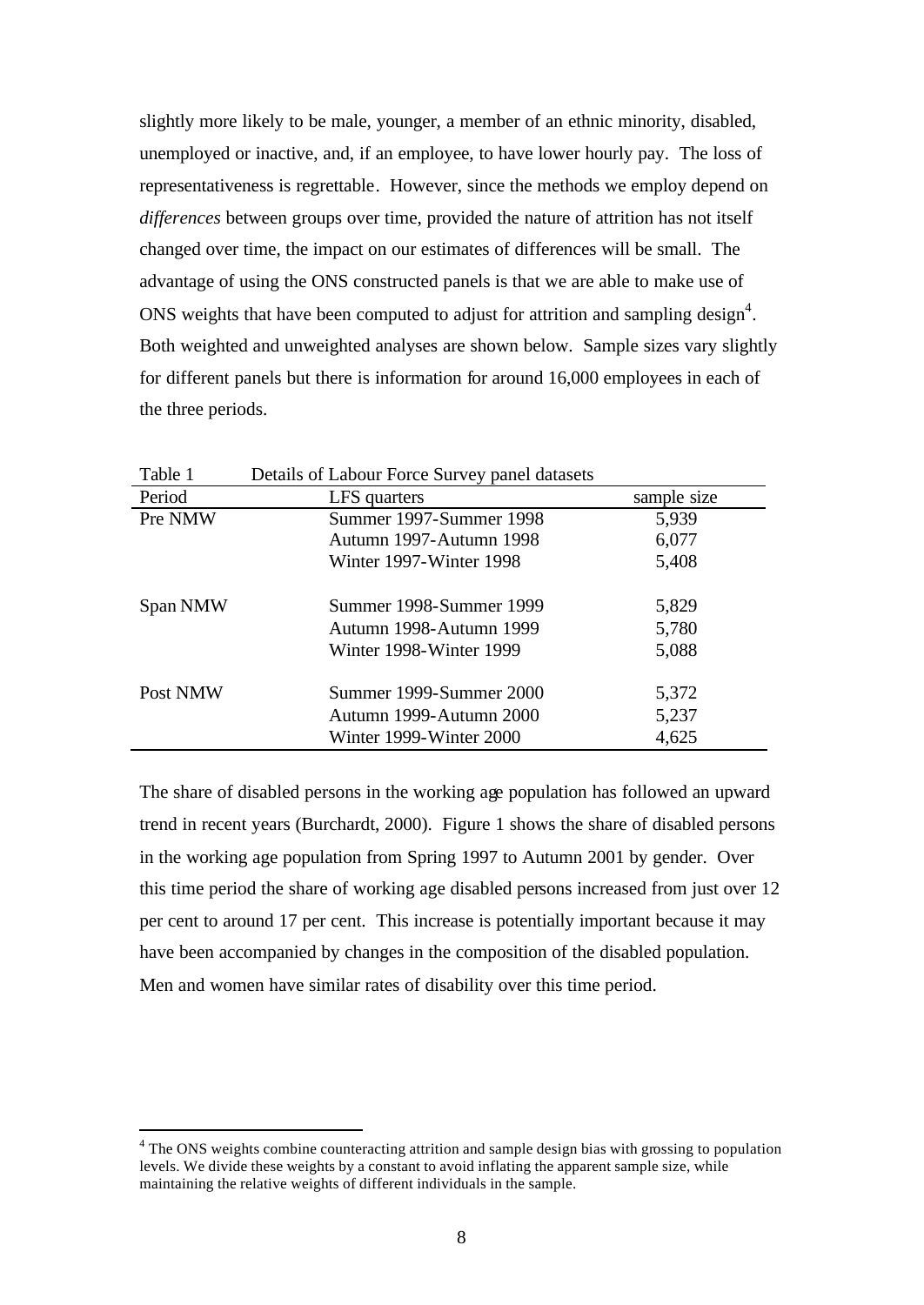

**LFS quarter**

 $\Omega$ 

sp<sup>07</sup> sum 1 and wan 1 sp<sup>08</sup> sheep aut win<sup>08</sup> sp<sup>09</sup> sum ago wing ago

2

4

6

Figure 1 Trends in incidence of disability in the working age population by

Source: Quarterly Labour Force Surveys

sum<br>1 **RE** 

sn<sup>0</sup> an in<sup>0</sup> an

Individuals can report more than one type of impairment (in the Pre NMW period DDA disabled employees report, on average, 1.4 impairments) but not all impairments reported constitute a disability under the DDA definition. Table 2 shows the incidence of different types of impairment for DDA disabled employees in wave 1 of the Pre-NMW period. Musculoskeletal problems are the most common form of impairment: 45 per cent of female and 40 per cent of male DDA disabled employees report a musculoskeletal problem. Circulation or digestive problems are also common (particularly among men) as are chest/breathing problems or allergies. In this sample there is a higher incidence of sensory problems and a lower incidence of mental health problems among male disabled employees compared with their female counterparts. The very low reported rates of learning difficulties are likely to be the result of the wording of the question in the LFS which asks respondents if they have "severe or specific learning difficulties (mental handicap)" leading to under-reporting of learning difficulties such as dyslexia.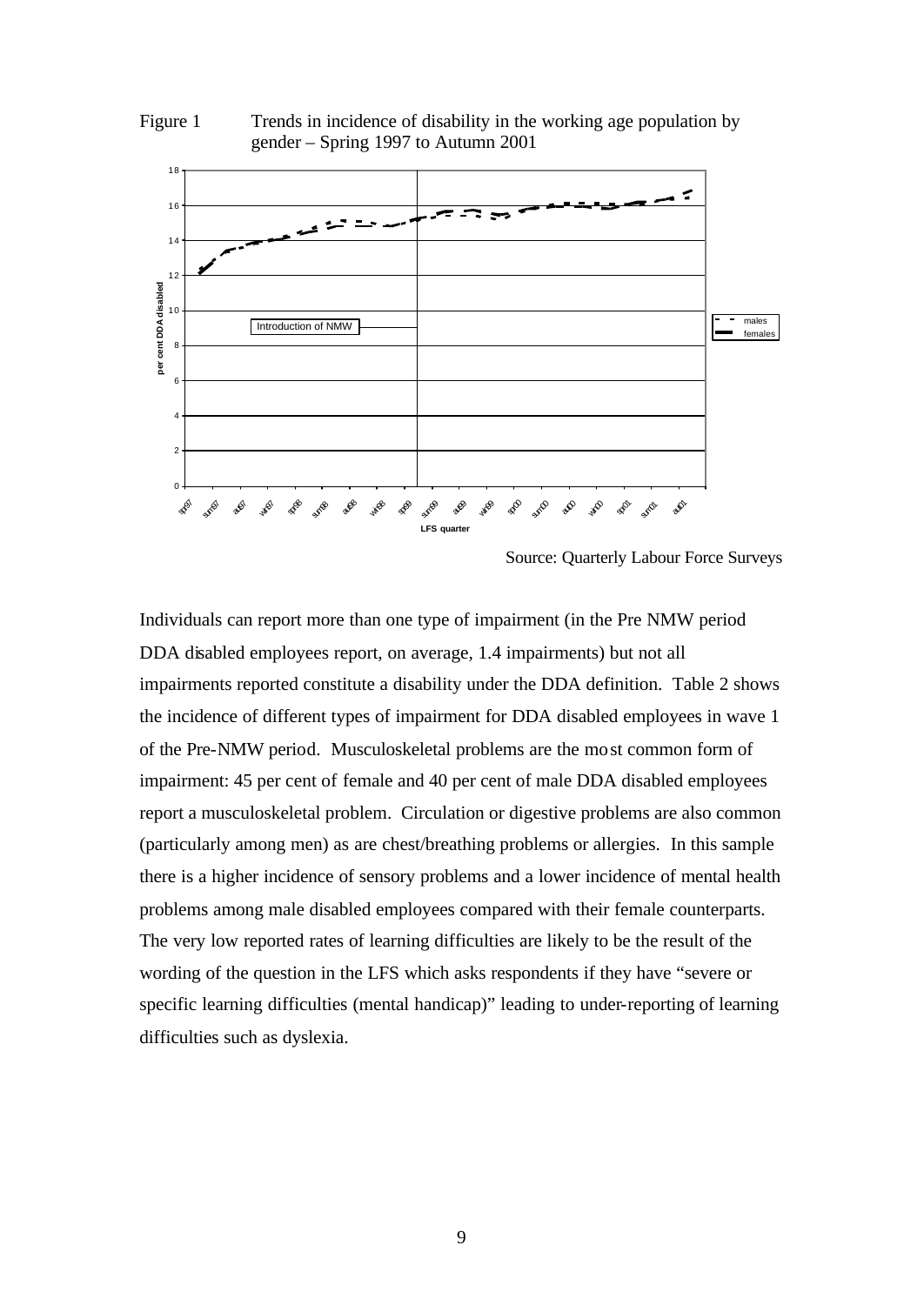| <b>NVIW period (per cent reporting impairment)</b> |      |       |      |  |  |  |  |
|----------------------------------------------------|------|-------|------|--|--|--|--|
| Type of impairment                                 | Men  | Women | All  |  |  |  |  |
| Musculoskeletal problems                           | 39.9 | 45.2  | 43.8 |  |  |  |  |
| Circulation or digestive problems                  | 35.2 | 30.1  | 34.3 |  |  |  |  |
| Chest/breathing problems or allergies              | 30.5 | 31.5  | 28.3 |  |  |  |  |
| Mental health problems                             | 5.1  | 9.1   | 7.1  |  |  |  |  |
| Sensory problems                                   | 9.6  | 4.0   | 7.0  |  |  |  |  |
| Learning difficulties                              | 1.1  | 0.4   | 0.7  |  |  |  |  |
| Any other                                          | 17.8 | 244   | 21.1 |  |  |  |  |

Table 2 Types of impairment among DDA disabled employees in the Pre NMW period (per cent reporting impairment)

Source: Quarterly Labour Force Surveys

A comparison between disabled employees earning at least twice the NMW rate and those earning less than this rate in the Pre NMW period reveals that lower paid disabled employees are more likely to have musculoskeletal problems (46 per cent compared with 40 per cent) and mental health problems (9 per cent compared with 5 per cent), but are less likely to have any circulation or digestion problems (33 per cent compared with 36 per cent).

Figures 2a and 2b show the trends in employment status between Spring 1997 and Autumn 2001 for non-disabled and disabled people respectively. The share of employed non-disabled people increases slightly over this period from around 69 per cent to 73 per cent. The comparative figure for disabled people increases to a much greater extent over the same period from 27 per cent to 38 per cent. Although the employment rate for disabled people remains considerably lower than for nondisabled people it has increased from around 40 per cent of the rate for non-disabled employees to just over 50 per cent. These aggregate series show no visible evidence of a fall in employment after the introduction of the NMW in April 1999. The trends are similar for men and women when considered separately (not shown) although there are fewer women in self-employment and therefore employment rates are lower for women than for men; around 12 per cent of working age men are self-employed compared with around 4 per cent of working age women.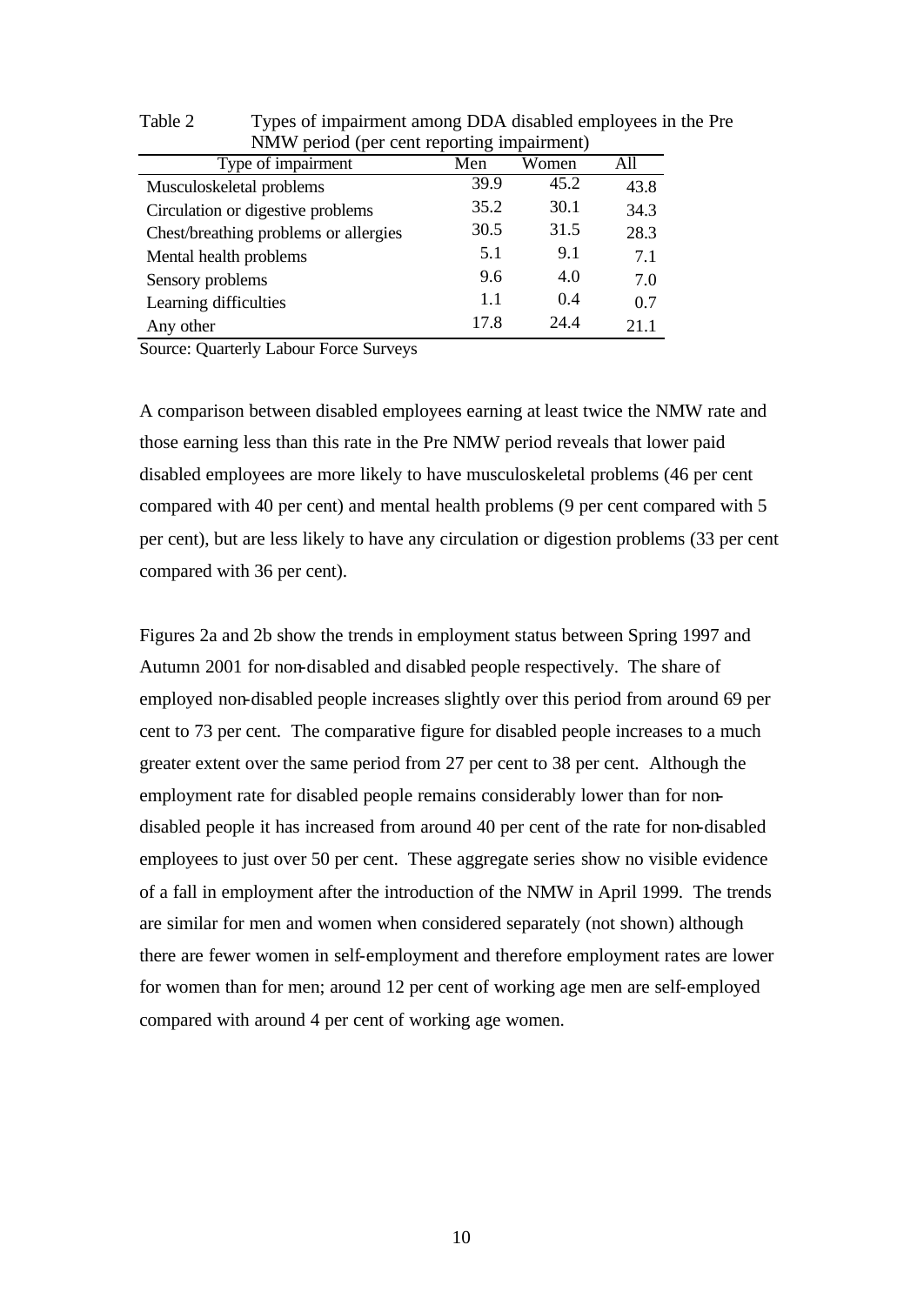

Figure 2a Trends in employment status for non-disabled persons in the working age population – Spring 1997 to Autumn 2001

Source: Quarterly Labour Force Surveys

Figure 2b Trends in employment status for disabled persons in the working age population – Spring 1997 to Autumn 2001



Source: Quarterly Labour Force Surveys

There are a number of possible explana tions for the growth in employment rates among disabled people over this period. Previous research has indicated that disabled people's employment rates vary more with the economic cycle than those of non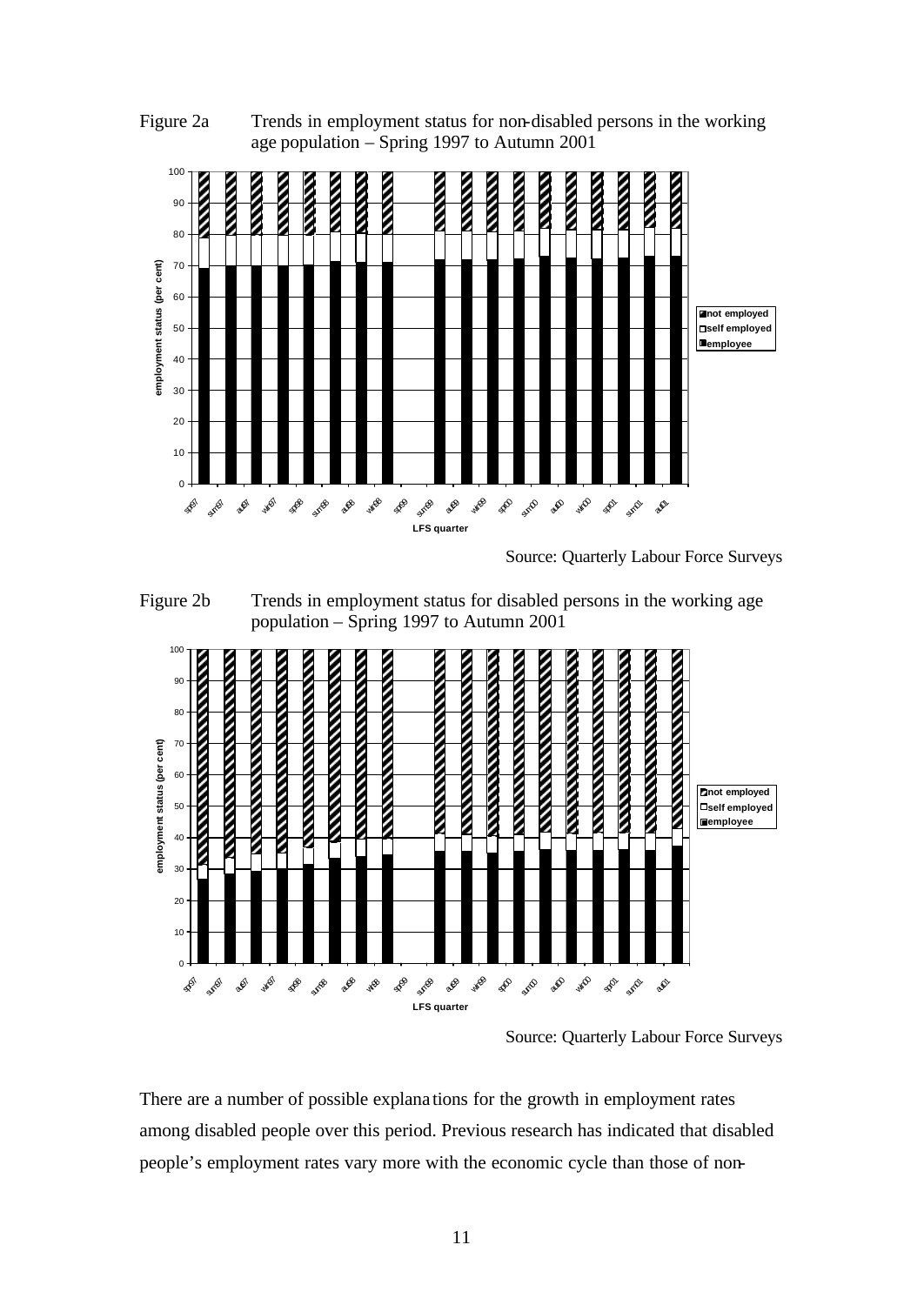disabled people and that their response to economic upturn is often delayed (Burchardt, 2000). Implementation of the 1995 Disability Discrimination Act was continuing, with potentially important effects on the awareness of employers of their responsibilities towards disabled applicants and existing employees. In addition, the government introduced over this period a range of measures specifically designed to increase employment rates among disabled people, including the New Deal for Disabled People and changes to rules about working while claiming Incapacity Benefit. However, early evaluation of these measures suggested that their impact on overall employment rates was likely to be small (Corden and Sainsbury, 2001; Loumidis *et al,* 2001).

There were also changes to National Insurance thresholds and contribution rates (in April 1999 and April 2000) and to tax credits (in October 1999) which may have affected employment rates among both the disabled and non-disabled population. We return to the question of tax credits later in the paper.

A disproportionate share of disabled workers is employed in low paid jobs. The figures in Table 3 demonstrate the much higher incidence of low pay among disabled employees using data from the Pre NMW panel. In this period around 4 per cent of male and 12 per cent of female non-disabled employees were earning less than the equivalent April 1999 NMW rate in wave 1 compared with around 8 per cent of male and 19 per cent of female disabled employees<sup>5</sup>. At the equivalent April 1999 rate, 46.5 per cent of all non-disabled employees were earning at least twice the NMW rate compared with 37 per cent of all disabled employees. In the Span NMW period 7 per cent of all non-disabled employees were estimated to be earnings less than the adult NMW rate compared with 12 per cent of all disabled employees before the NMW was introduced. The figures in the Post NMW period are 5 per cent and 9 per cent for non-disabled and disabled employees respectively.

These high rates of employees earning less than the NMW levels in the Post NMW period are cause for concern. Employees can earn less than the NMW rate if they are

l

<sup>&</sup>lt;sup>5</sup> Prior to April 1999 wages are converted to April 1999 equivalents using the Office for National Statistics all items Retail Price Index.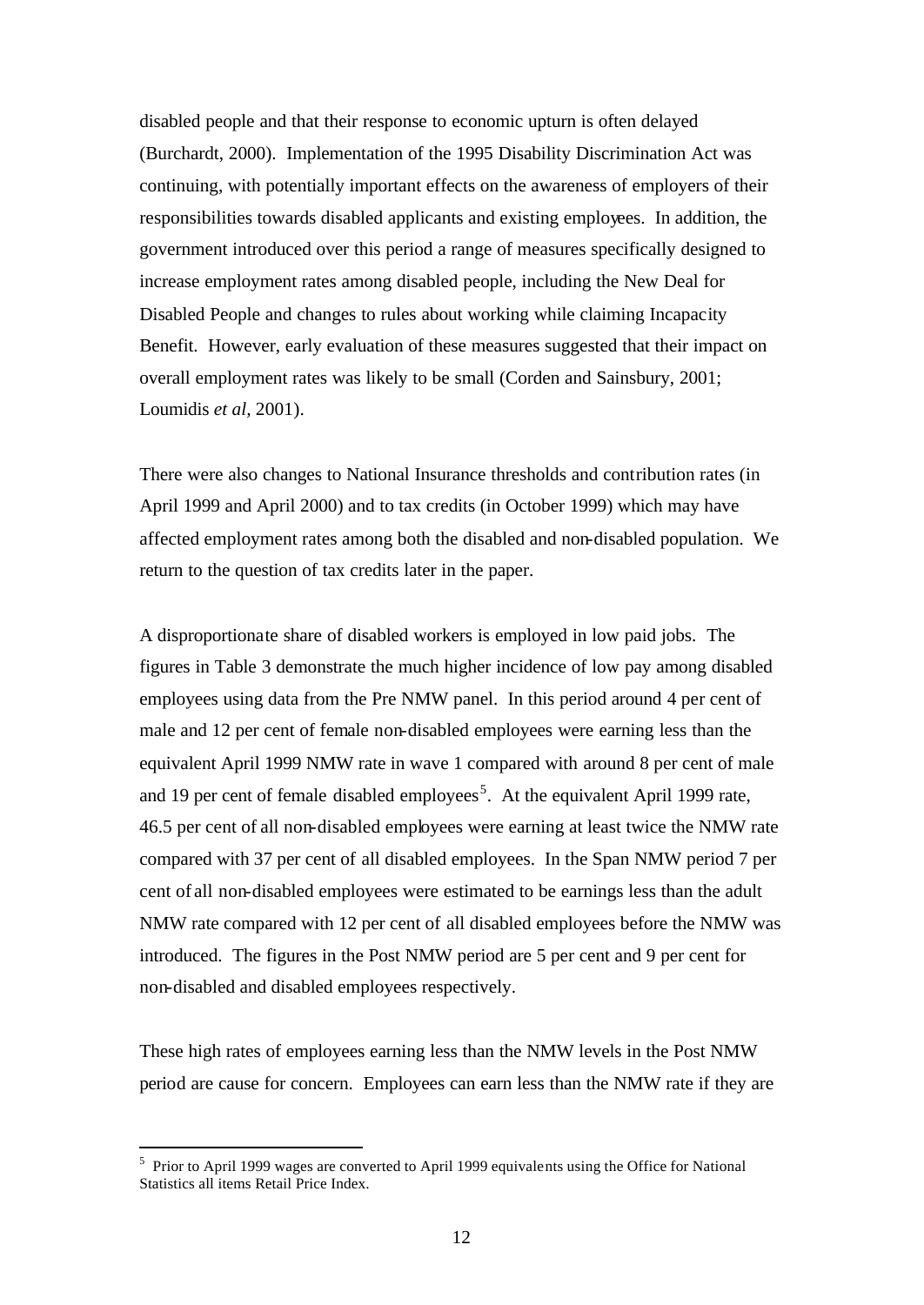undertaking an accredited training programme (which is not possible to identify in the LFS) or if the assessment period for NMW compliance is different from that which has been used to compute the wage rate in the LFS. However, it is unlikely that these two factors account for this level of employment under the NMW rate. It either means that there was a high level of non-compliance – there is little evidence of this from other sources – but more likely indicates a problem of measurement error in the LFS. This is potentially serious not just for impact analysis but because the LFS gave an overestimate of the number of employees likely to be affected by the NMW and this information was used when NMW rates were being considered<sup>6</sup>. However, as discussed above, provided measurement error has not changed over time or between sub-groups of employees, a difference in difference methodology should still be able to detect a differentia l impact of the NMW, if one exists, on the employment rates of sub-groups.

Table 3 also shows the distribution of employees across a number of wage groups in the Pre NMW period. Employees aged 18-21 earning less than the 'development rate' are separately identified. This group is often the subject of NMW impact analysis as they are expected to suffer most from a NMW due to lower rates of productivity. As very few disabled employees are in this age band the empirical analysis is restricted to individuals who qualify for the NMW adult rate (i.e. age 22 or older).

l

 $6\,$  If measurement error has not changed over time, these estimates suggest that as few as 2 per cent of employees may have been directly affected by the introduction of the NMW.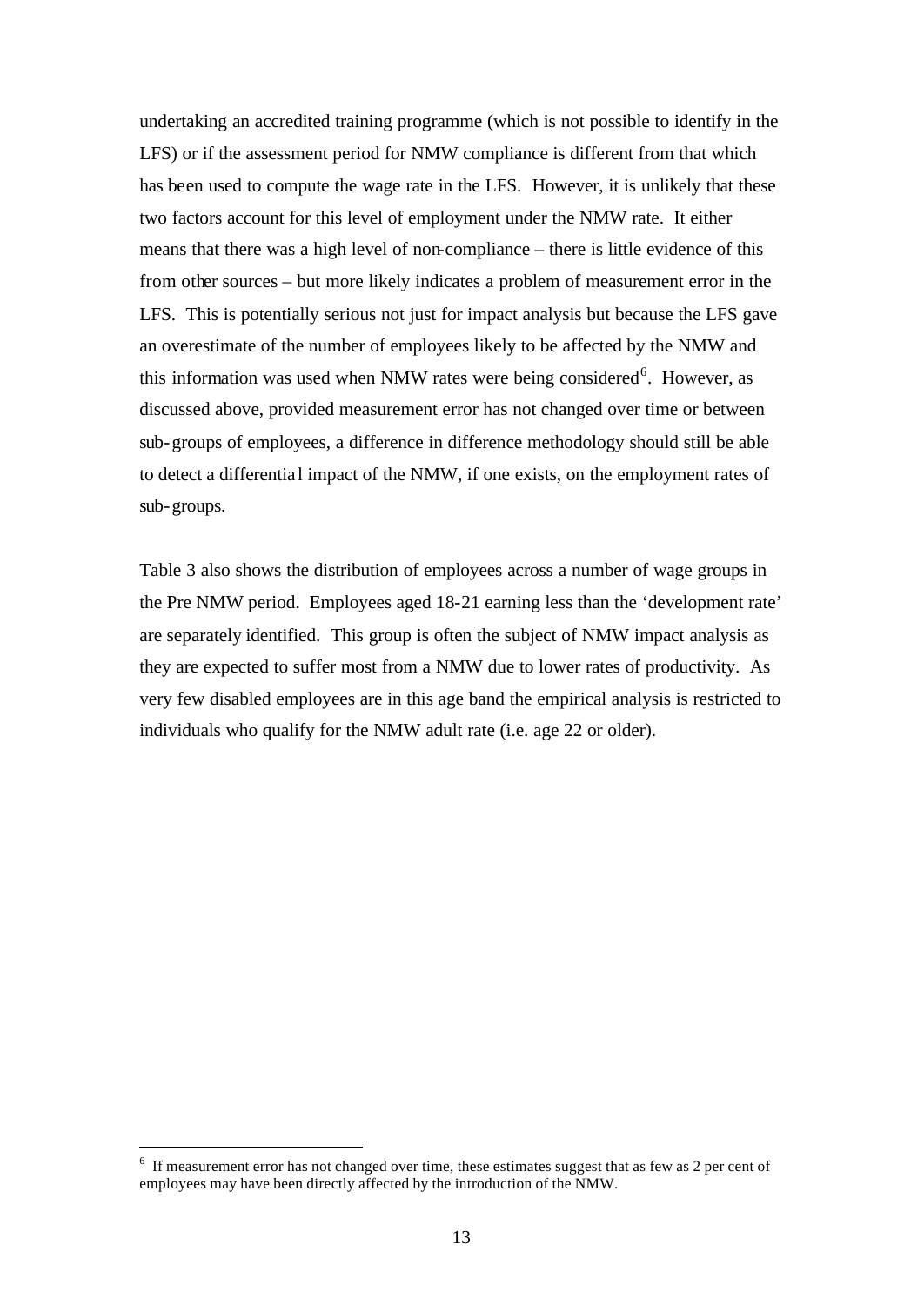|                                                                                                                                                                                                                                                                    |          | Men        | Women    |          |  |
|--------------------------------------------------------------------------------------------------------------------------------------------------------------------------------------------------------------------------------------------------------------------|----------|------------|----------|----------|--|
|                                                                                                                                                                                                                                                                    |          | <b>Non</b> |          |          |  |
|                                                                                                                                                                                                                                                                    | Disabled | disabled   | Disabled | disabled |  |
| $Wage_1$ <dev rate<="" td=""><td>0.6</td><td>1.2</td><td>1.1</td><td>1.1</td></dev>                                                                                                                                                                                | 0.6      | 1.2        | 1.1      | 1.1      |  |
| Wage <sub>1</sub> <adult rate<="" td=""><td>7.9</td><td>4.1</td><td>18.9</td><td>12.1</td></adult>                                                                                                                                                                 | 7.9      | 4.1        | 18.9     | 12.1     |  |
| $NMW \leq wave_1 \leq NMW^*1.2$                                                                                                                                                                                                                                    | 7.0      | 5.9        | 14.7     | 13.5     |  |
| NMW*1.2<=wage <sub>1</sub> <nmw*1.4< td=""><td>10.2</td><td>7.7</td><td>11.0</td><td>12.8</td></nmw*1.4<>                                                                                                                                                          | 10.2     | 7.7        | 11.0     | 12.8     |  |
| NMW*1.4 $\leq$ $\leq$ $\leq$ $\leq$ $\leq$ $\leq$ $\leq$ $\leq$ $\leq$ $\leq$ $\leq$ $\leq$ $\leq$ $\leq$ $\leq$ $\leq$ $\leq$ $\leq$ $\leq$ $\leq$ $\leq$ $\leq$ $\leq$ $\leq$ $\leq$ $\leq$ $\leq$ $\leq$ $\leq$ $\leq$ $\leq$ $\leq$ $\leq$ $\leq$ $\leq$ $\le$ | 9.7      | 9.1        | 11.3     | 10.5     |  |
| NMW*1.6 $\leq$ $\leq$ $\leq$ $\leq$ $\leq$ $\leq$ $\leq$ $\leq$ $\leq$ $\leq$ $\leq$ $\leq$ $\leq$ $\leq$ $\leq$ $\leq$ $\leq$ $\leq$ $\leq$ $\leq$ $\leq$ $\leq$ $\leq$ $\leq$ $\leq$ $\leq$ $\leq$ $\leq$ $\leq$ $\leq$ $\leq$ $\leq$ $\leq$ $\leq$ $\leq$ $\le$ | 9.8      | 8.7        | 8.3      | 8.5      |  |
| $NMW*1.8 \leq wave_1 \leq NMW*2$                                                                                                                                                                                                                                   | 9.5      | 8.0        | 8.6      | 7.3      |  |
| $Wage_1>=NMW*2$                                                                                                                                                                                                                                                    | 45.4     | 55.4       | 26.0     | 34.2     |  |
| Total $(=100\%)$                                                                                                                                                                                                                                                   | 508      | 8589       | 530      | 7695     |  |

Table 3 Wage distribution of employees in the Pre NMW period by gender and disability status

Source: Labour Force Survey panel datasets (Pre NMW period) Note: Wage<sub>1</sub> refers to hourly wage at wave 1.

## **Estimating the impact of the NMW on employment retention**

To estimate the impact of the NMW on employment retention the proportion of employees in wave 1 who are also employees in wave 5 is computed. Employment retention is used here to mean those individuals who were employed in wave 1 and wave 5. Clearly, these employees may not have been continuously employed between these two waves, which span about a twelve month period.

Table 4 compares the percentage of disabled and non-disabled male and female employees employed in wave 1 and wave 5 in the Pre and Span NMW periods (sample sizes are in the appendix). The results are shown for unweighted and weighted data; where the weights adjust for sampling and attrition bias. The first panel in the table shows the employment retention rates for all employees. Disabled employees have lower employment retention probabilities than non-disabled employees and women have marginally lower retention rates than men. There is no evidence of a decline in aggregate employment retention for disabled or non-disabled employees associated with the introduction of the NMW. If anything, the retention rates are marginally higher in the period which spans the introduction of the NMW and retention rates increased more for disabled employees relative to non-disabled employees.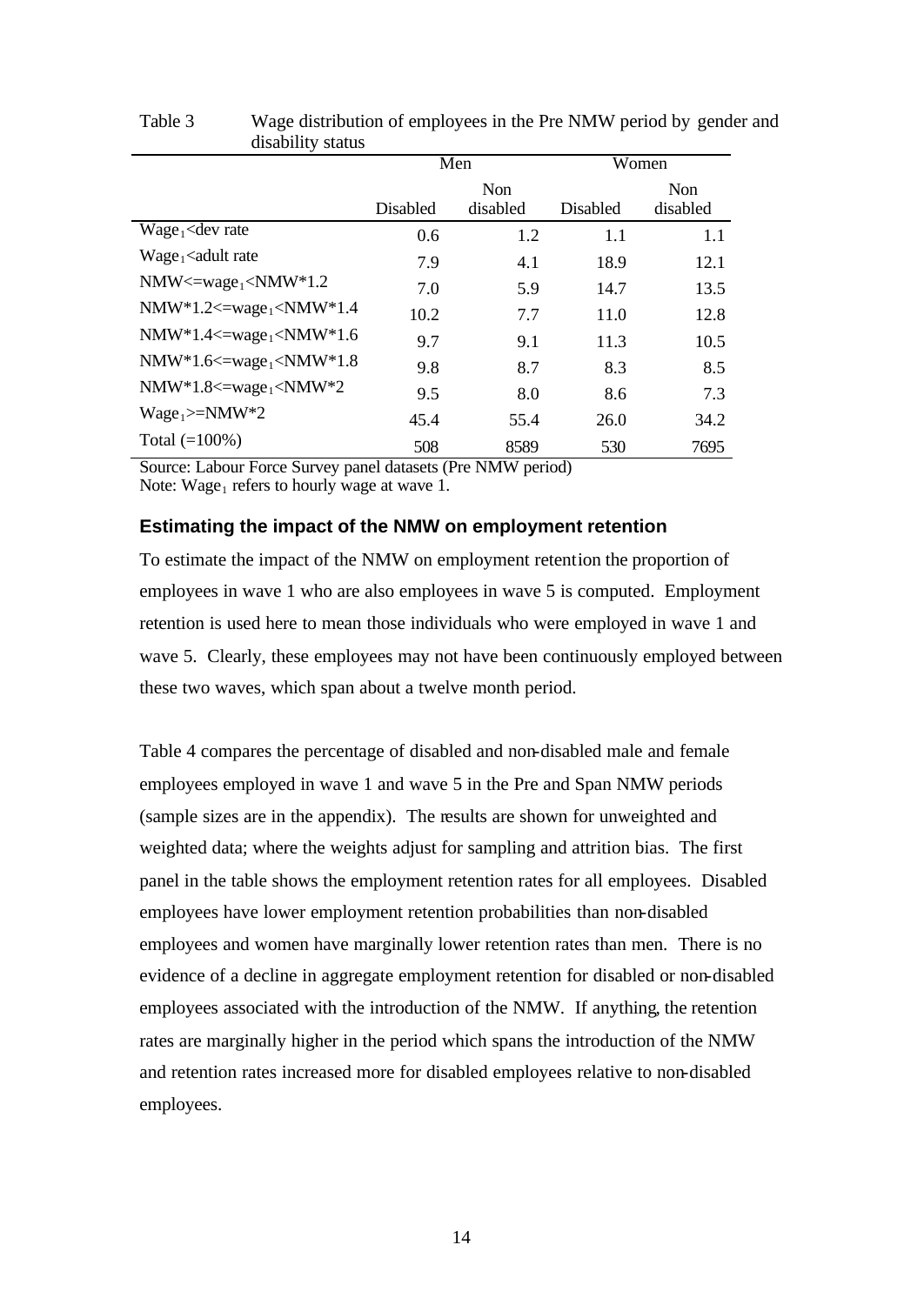The second panel shows the results for employees earning less than the equivalent April 1999 NMW levels in wave 1. This is the group most at risk of employment loss as a result of the NMW but there is little evidence of a fall in employment retention rates for disabled employees but a small fall for non-disabled employees.

The final two panels show the results for two groups of low paid workers which are used as the comparison groups. The first group is for employees earning between the April 1999 NMW levels and up to 20 per cent more than these levels. Employment retention actually increases for male and female disabled employees in the Span NMW period (8 and 9 percentage point increases respectively) compared with the Pre NMW period. No comparable affect is found for non-disabled employees. The next category of low paid workers comprises those earnings at least 20 per cent more than the April 1999 NMW levels and up to 40 per cent more than these levels in wave 1 (equivalent to £5.04 in April 1999 prices). Once again an increase in employment retention is observed among disabled employees (6 percentage points for males and 8 for females) in the Span NMW period.

| Table 4                                                                                                       | Raw employment retention probabilities |            |          |          |          |          |          |          |
|---------------------------------------------------------------------------------------------------------------|----------------------------------------|------------|----------|----------|----------|----------|----------|----------|
|                                                                                                               |                                        | Unweighted |          |          |          |          | Weighted |          |
|                                                                                                               | Men                                    |            | Women    |          | Men      |          | Women    |          |
|                                                                                                               |                                        | Non-       |          | Non-     |          | Non-     |          | Non-     |
|                                                                                                               | Disabled                               | disabled   | Disabled | disabled | Disabled | disabled | Disabled | disabled |
| All employees in wave 1                                                                                       |                                        |            |          |          |          |          |          |          |
| Pre NMW                                                                                                       | 88.3                                   | 95.1       | 86.7     | 94.5     | 87.3     | 94.8     | 84.9     | 93.6     |
| Span NMW                                                                                                      | 89.4                                   | 95.4       | 88.4     | 94.2     | 88.9     | 95.2     | 86.8     | 93.2     |
|                                                                                                               |                                        |            |          |          |          |          |          |          |
| Wage <sub>1</sub> <nmw< td=""><td></td><td></td><td></td><td></td><td></td><td></td><td></td><td></td></nmw<> |                                        |            |          |          |          |          |          |          |
| Pre NMW                                                                                                       | 80.6                                   | 91.1       | 77.9     | 90.9     | 82.5     | 92.2     | 74.0     | 89.3     |
| Span NMW                                                                                                      | 81.6                                   | 88.7       | 78.4     | 89.6     | 79.5     | 87.5     | 73.3     | 87.0     |
| $NMW \leq \text{wage}_1 \leq NMW^*1.2$                                                                        |                                        |            |          |          |          |          |          |          |
| Pre NMW                                                                                                       | 81.1                                   | 93.5       | 79.8     | 91.7     | 80.0     | 93.6     | 76.9     | 90.0     |
| Span NMW                                                                                                      | 88.9                                   | 92.0       | 89.2     | 92.4     | 90.0     | 91.4     | 86.4     | 90.5     |
|                                                                                                               |                                        |            |          |          |          |          |          |          |
| $NMW*1.2 \leq wage_1 \leq NMW*1.4$                                                                            |                                        |            |          |          |          |          |          |          |
| Pre NMW                                                                                                       | 82.7                                   | 94.0       | 84.1     | 95.1     | 78.8     | 94.0     | 85.5     | 94.1     |
| Span NMW                                                                                                      | 89.1                                   | 94.5       | 92.9     | 93.6     | 90.0     | 93.6     | 93.1     | 95.1     |

Table 4 Raw employment retention probabilities

Source: Labour Force Survey panel datasets

The table also includes employment retention estimates using the weighted data. The average rates of employment retention are lower when estimated using the weighted data, suggesting that the LFS panels under-represent individuals with higher rates of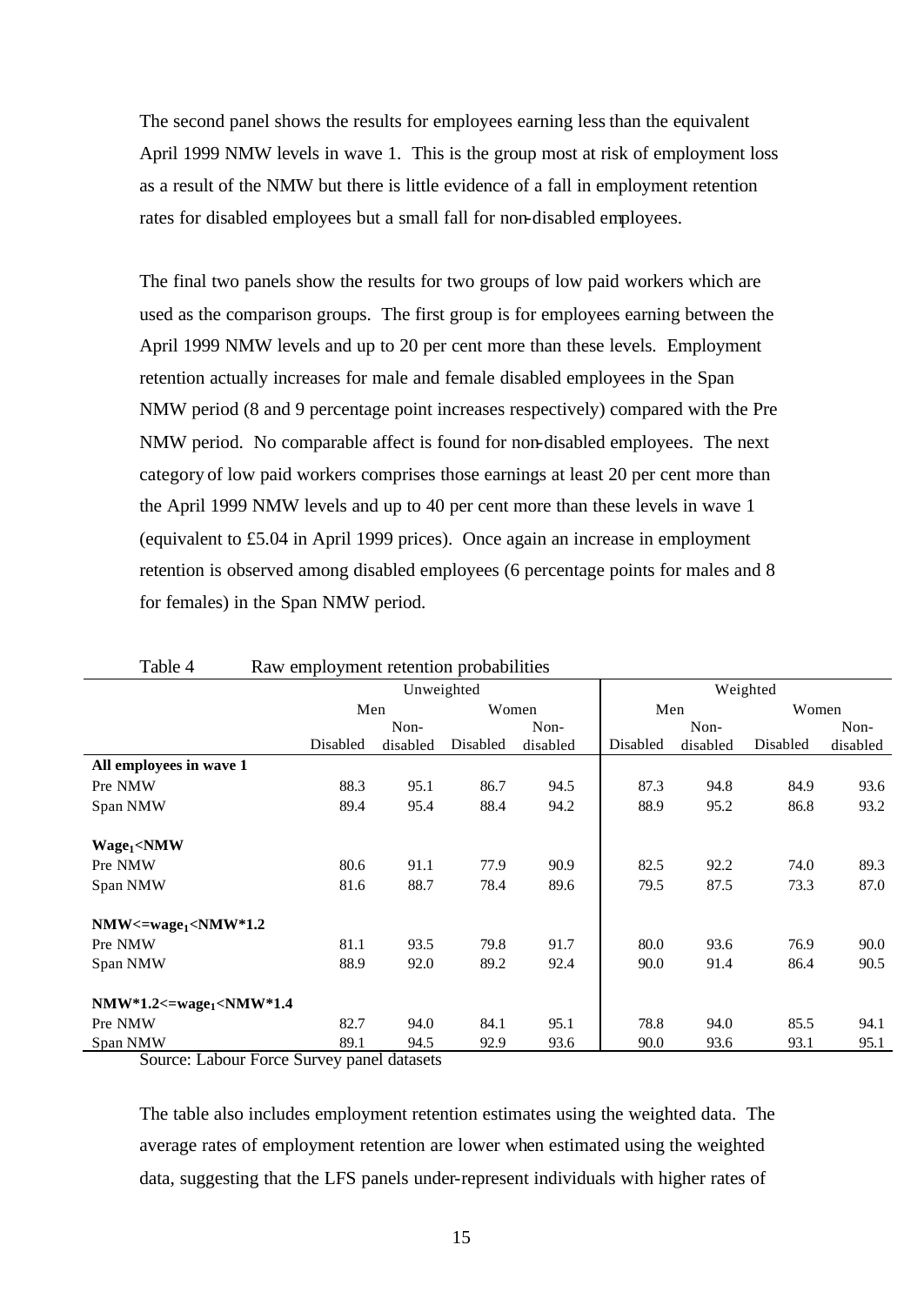job termination. However, within the wage/gender/disability groups sometimes there is a higher and sometimes a lower retention rate in the weighted data compared with the unweighted data. Among employees initially earning less than the NMW level employment retention rates are higher for men and lower for women than those observed in the unweighted data. Overall, the results from the weighted data corroborate the findings from the unweighted data with a constant or marginally falling rate of employment retention for employees initially earning less than the NMW level in contrast to increasing rates of employment retention for disabled employees with initial earnings in the two wage bands slightly above the NMW level.

The findings from the comparative raw employment retention figures suggest that there have not been large falls in employment retention over the period in which the NMW was introduced for male and female disabled and non-disabled employees. However, employment retention increased for low paid disabled employees earning up to 40 per cent more than the equivalent April 1999 NMW levels. Disabled employees earning less than the equivalent April 1999 NMW levels did not benefit from these higher employment retention figures and this may have been the result of the NMW.

## **Estimating the impact of the NMW on employment retention in a multivariate framework**

It was shown earlier that disabled employees were more likely to be earning below the NMW levels than non-disabled employees and therefore at least some of their lower employment retention rates are likely to be associated with their lower position in the earnings distribution rather than as a result of their disability status. In addition, disabled employees tend to be older than non-disabled employees and lower rates of employment retention could partly be explained by the age profile of the disabled population. In the multivariate estimation we control for age and region of residence. These control variables have been chosen because of the differences between the characteristics of the disabled and non-disabled populations and to control for differences in the composition of employees in the wage groups which could change over time and affect the associated employment retention probabilities. We choose not to control for variables such as education, occupation and industry because the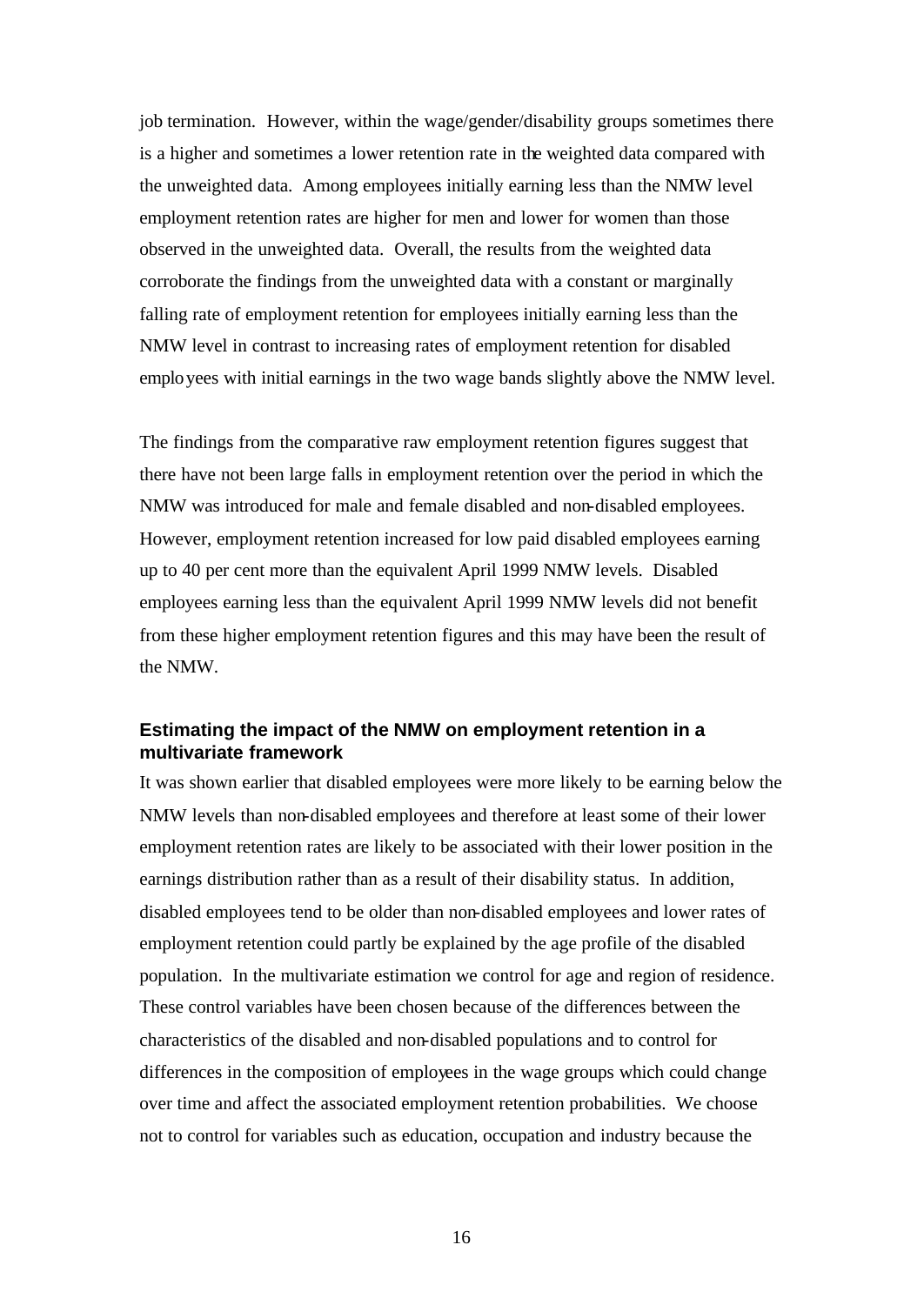correlation between these variables and pay is likely to reduce the estimated impact of the NMW.

Separate estimates are presented for men and women as a test for restricting common coefficient estimates is rejected.

The first set of results (Table 5) is estimated using the unweighted data. The estimates presented in the table are the 'marginal effects' derived from logit regressions evaluated at the sample means (proportions). They provide an estimate of the relative percentage point change in the predicted probability of being in work in wave 1 and wave 5. A negative diff-in-diff estimate represents a fall in the relative employment retention probabilities between the 'treatment' group and the comparison group between the Pre NMW period and the period spanning the introduction of the NMW. However, we recommend caution in interpreting these estimates as the precise estimates of the impact of the NMW on employment retention due to the measurement error in wages highlighted earlier.

For disabled men and women there is a higher negative effect associated with earning less than the NMW rate in the Span NMW period relative to the Pre NMW period. This implies that for employees earning less than the NMW, the relative conditional probability of being employed in wave 5 fell over the period in which the NMW was introduced. However, the relative employment probabilities are not statistically significant in the Pre NMW period and are only significant in the Span NMW period for disabled women. In addition, none of the diff-in-diff estimates are statistically significant.

For non-disabled men and women the relative employment probabilities are not consistently lower in the Span NMW period compared with the Pre NMW period (three of the diff-in-diff estimates are positive). Few of the relative conditiona l employment probabilities are statistically significant. Once again the relative employment probabilities in the Span NMW period are significant for women as are the Pre NMW period estimates for the higher reference wage group. The Span NMW period estimates for men are significant for the higher reference wage group.

17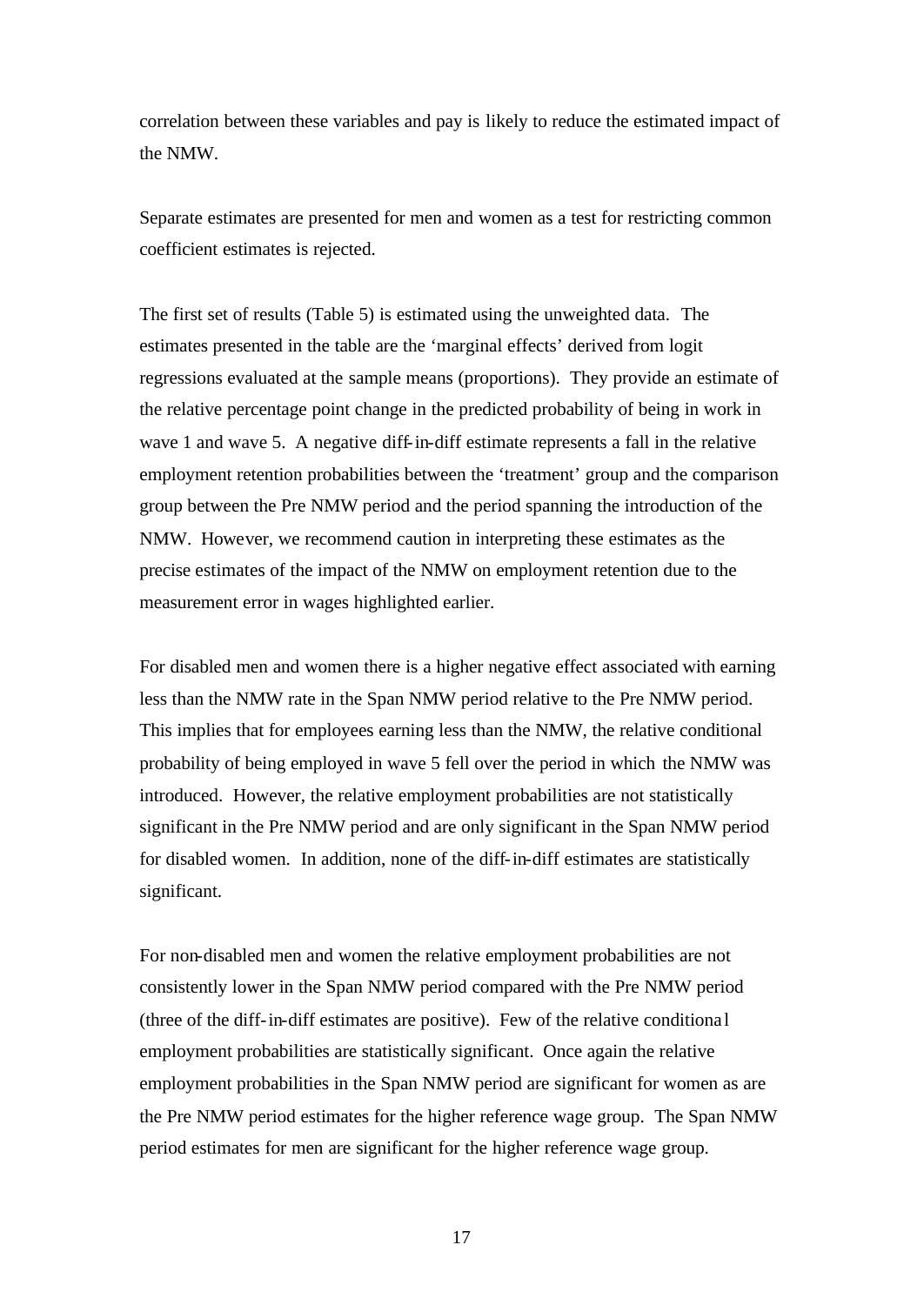Although the diff-in-diff estimates for non-disabled employees are less than for disabled employees, none of the diff-in-diff estimates are statistically significant.

| employees earning less than the adult NMW rate in wave 1 (unweighted)                                                                                                                  |              |          |          |          |          |  |
|----------------------------------------------------------------------------------------------------------------------------------------------------------------------------------------|--------------|----------|----------|----------|----------|--|
|                                                                                                                                                                                        |              | Men      |          | Women    |          |  |
|                                                                                                                                                                                        |              |          | Non-     |          | Non-     |  |
| Reference group                                                                                                                                                                        |              | Disabled | disabled | Disabled | disabled |  |
| <b>Raw estimates</b>                                                                                                                                                                   |              |          |          |          |          |  |
| $NMW \leq \text{wage}_1 \leq NMW^*1.2$                                                                                                                                                 | Pre NMW      | $-0.003$ | $-0.017$ | $-0.012$ | $-0.007$ |  |
|                                                                                                                                                                                        | Span NMW     | $-0.067$ | $-0.020$ | $-0.107$ | $-0.019$ |  |
|                                                                                                                                                                                        | Diff in Diff | $-0.064$ | $-0.003$ | $-0.095$ | $-0.012$ |  |
| NMW*1.2<=wage <sub>1</sub> <nmw*1.4< td=""><td>Pre NMW</td><td><math>-0.014</math></td><td><math>-0.023</math></td><td><math>-0.045</math></td><td><math>-0.045</math></td></nmw*1.4<> | Pre NMW      | $-0.014$ | $-0.023$ | $-0.045$ | $-0.045$ |  |
|                                                                                                                                                                                        | Span NMW     | $-0.070$ | $-0.049$ | $-0.184$ | $-0.031$ |  |
|                                                                                                                                                                                        | Diff in Diff | $-0.056$ | $-0.026$ | $-0.138$ | 0.014    |  |
| <b>With controls</b>                                                                                                                                                                   |              |          |          |          |          |  |
| $NMW \leq \text{wage}_1 \leq NMW^*1.2$                                                                                                                                                 | Pre NMW      | $-0.033$ | $-0.019$ | 0.001    | $-0.006$ |  |
|                                                                                                                                                                                        | Span NMW     | $-0.082$ | $-0.014$ | $-0.101$ | $-0.019$ |  |
|                                                                                                                                                                                        | Diff in Diff | $-0.050$ | 0.005    | $-0.102$ | $-0.013$ |  |
| NMW*1.2<=wage <sub>1</sub> <nmw*1.4< td=""><td>Pre NMW</td><td><math>-0.035</math></td><td><math>-0.020</math></td><td><math>-0.037</math></td><td><math>-0.042</math></td></nmw*1.4<> | Pre NMW      | $-0.035$ | $-0.020$ | $-0.037$ | $-0.042$ |  |
|                                                                                                                                                                                        | Span NMW     | $-0.101$ | $-0.042$ | $-0.161$ | $-0.032$ |  |
|                                                                                                                                                                                        | Diff in Diff | $-0.066$ | $-0.022$ | $-0.124$ | 0.010    |  |

| Table 5 | Difference in difference estimates of employment retention for        |
|---------|-----------------------------------------------------------------------|
|         | employees earning less than the adult NMW rate in wave 1 (unweighted) |

Notes: Statistically significant coefficients at the 5% level of significance are shown in **bold**. 'Diff in Diff' is Span minus Pre.

Source: Labour Force Survey panel datasets.

Table 6 contains the results when the attrition and sampling weights have been applied. Comparison with the results in table 5 shows that there are a few minor differences in the estimates but overall the results suggest that attrition has not led to bias in the estimates. Two additional coefficients are statistically significant in the weighted data estimates (non disabled men initially earnings less than the equivalent NMW in the Pre NMW period relative to the higher reference wage group). None of the diff-in-diff estimates are statistically significant.

Further estimates were made for models which included controls for type of impairment. There is an argument for including controls for impairment in case changes in employment retention rates within wage groups are affected by a change in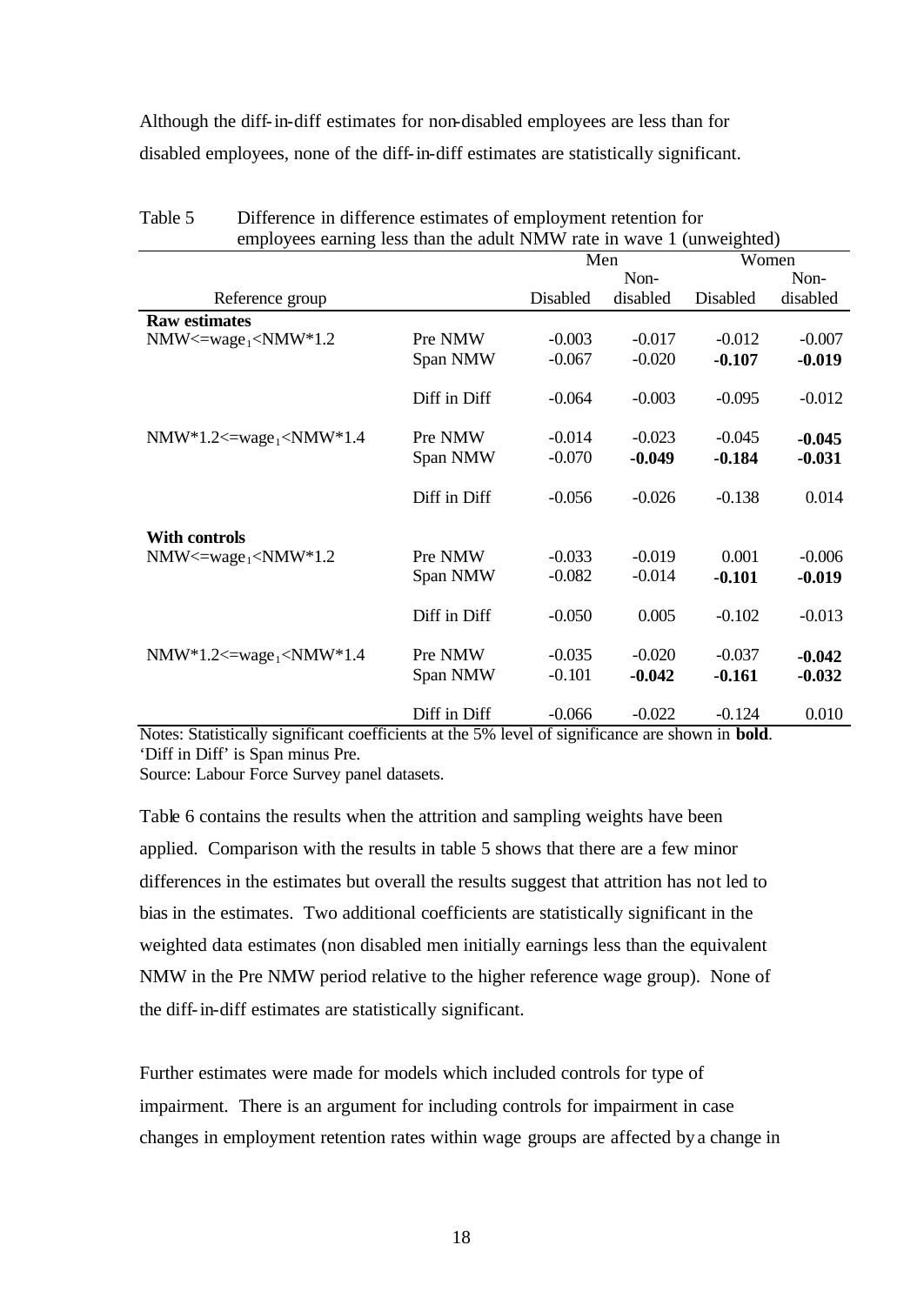the composition of disabled people by type of impairment. Although there was variation in some of the point estimates the overall findings did not change.

The results presented here are for men and women separately (following a rejection of the pooled regression). However, when the sample is pooled there is some evidence of a statistically significant fall in the relative employment retention rates for disabled employees between the Span and Pre NMW periods. This suggests that while the separate models may provide a better fit the loss in sample size may lead to a loss of statistical significance but if there was a negative impact on employment retention among disabled employees it must have been small.

| employees earning less than the adult NMW rate in wave 1 (weighted)                                                                                     |              |          |          |          |          |  |
|---------------------------------------------------------------------------------------------------------------------------------------------------------|--------------|----------|----------|----------|----------|--|
|                                                                                                                                                         |              | Men      | Women    |          |          |  |
|                                                                                                                                                         |              |          | Non-     |          | Non-     |  |
|                                                                                                                                                         |              | Disabled | disabled | Disabled | disabled |  |
| <b>Raw estimates</b>                                                                                                                                    |              |          |          |          |          |  |
| NMW<=wage <nmw*1.2< td=""><td>Pre NMW</td><td>0.015</td><td><math>-0.013</math></td><td><math>-0.020</math></td><td><math>-0.005</math></td></nmw*1.2<> | Pre NMW      | 0.015    | $-0.013$ | $-0.020$ | $-0.005$ |  |
|                                                                                                                                                         | Span NMW     | $-0.120$ | $-0.020$ | $-0.113$ | $-0.023$ |  |
|                                                                                                                                                         |              |          |          |          |          |  |
|                                                                                                                                                         | Diff in Diff | $-0.135$ | $-0.006$ | $-0.094$ | $-0.018$ |  |
|                                                                                                                                                         |              | 0.021    |          |          |          |  |
| $NMW*1.2 \leq$ -wage $\leq NMW*1.4$                                                                                                                     | Pre NMW      |          | $-0.028$ | $-0.092$ | $-0.047$ |  |
|                                                                                                                                                         | Span NMW     | $-0.115$ | $-0.037$ | $-0.275$ | $-0.045$ |  |
|                                                                                                                                                         | Diff in Diff | $-0.136$ | $-0.009$ | $-0.183$ | 0.002    |  |
|                                                                                                                                                         |              |          |          |          |          |  |
| <b>With controls</b>                                                                                                                                    |              |          |          |          |          |  |
| $NMW \leq$ wage $\leq NMW^*1.2$                                                                                                                         | Pre NMW      | $-0.017$ | $-0.017$ | $-0.008$ | $-0.004$ |  |
|                                                                                                                                                         | Span NMW     | $-0.112$ | $-0.017$ | $-0.103$ | $-0.022$ |  |
|                                                                                                                                                         |              |          |          |          |          |  |
|                                                                                                                                                         | Diff in Diff | $-0.095$ | 0.000    | $-0.095$ | $-0.018$ |  |
|                                                                                                                                                         |              |          |          |          |          |  |
| $NMW*1.2 \leq$ = wage $\leq NMW*1.4$                                                                                                                    | Pre NMW      | $-0.002$ | $-0.010$ | $-0.082$ | $-0.044$ |  |
|                                                                                                                                                         | Span NMW     | $-0.133$ | $-0.026$ | $-0.250$ | $-0.045$ |  |
|                                                                                                                                                         |              |          |          |          |          |  |
|                                                                                                                                                         | Diff in Diff | $-0.132$ | $-0.015$ | $-0.168$ | $-0.001$ |  |

Table 6 Difference in difference estimates of employment retention for

Notes: Statistically significant coefficients at the 5% level of significance are shown in **bold**. 'Diff in Diff' is Span minus Pre.

Source: Labour Force Survey panel datasets.

In the Pre NMW period disabled workers earning less than the NMW had a lower probability of being employed one year later relative to higher paid disabled workers. In the period which spanned the introduction of the NMW this difference increased. A smaller change occurred for non-disabled employees. However, the differences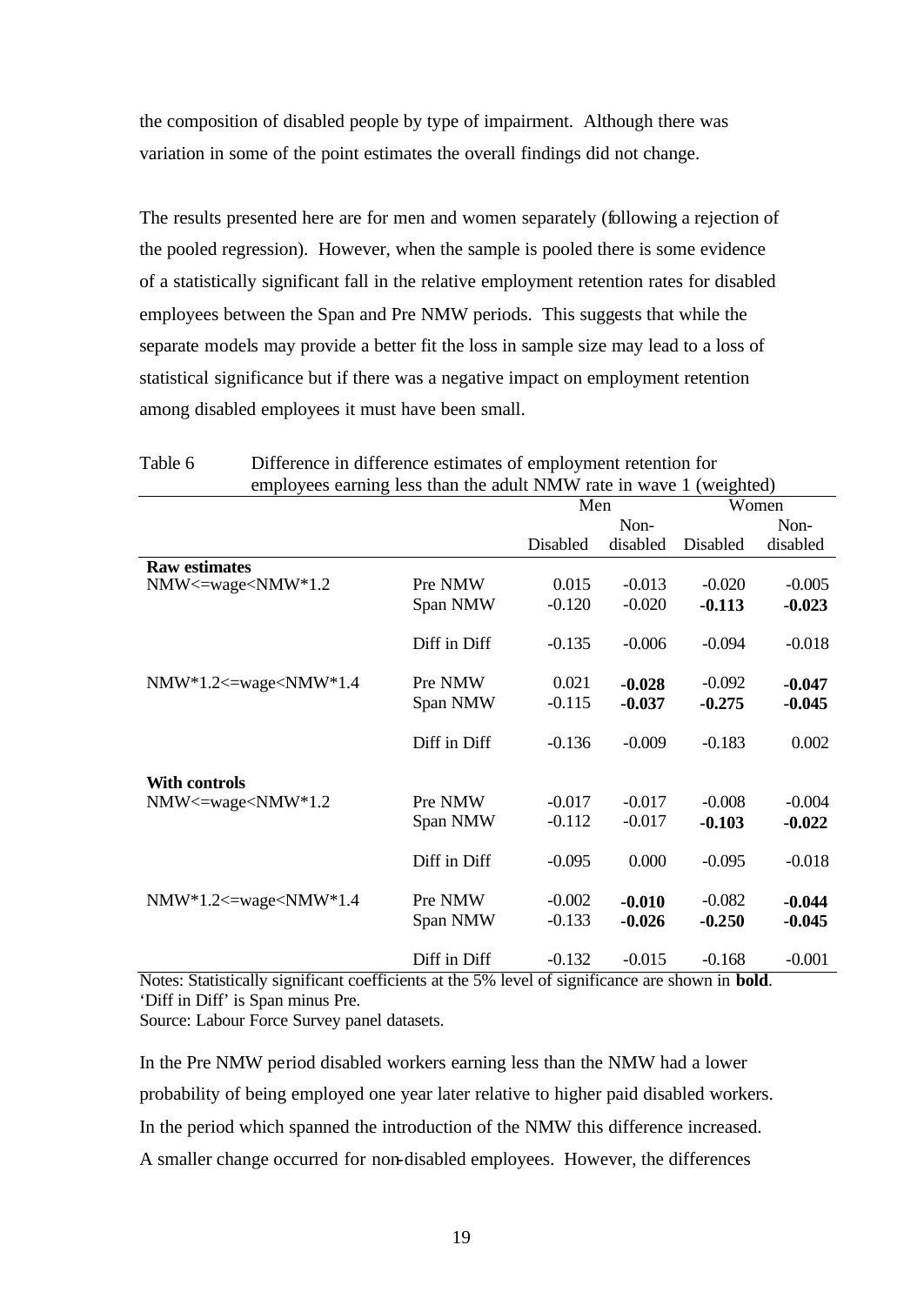between the Pre NMW period and the period with spanned the introduction of the NMW were not statistically significant (in the separate models). In the case of disabled employees this lack of significance could be due to small sample sizes.

## **Estimating the impact of the NMW on hours of work**

The NMW could result in an increase in hours worked through the increase in the reward for each hour worked (upward sloping supply curve) or a decrease if employers find it less profitable to employ 'less productive' labour at the new, higher, wages (downward sloping demand curve). Employers may choose to reduce existing employees' hours rather than to lay off workers. If weekly hours of work fall as a result of the NMW, low paid workers can be financially worse off, even without a loss in employment and despite an increase in hourly rates of pay. Couch and Wittenburg (2001) find that increases in minimum wage rates in US states tend to reduce hours of work of teenagers, and that the elasticity of hours worked with respect to the minimum wage is higher than the elasticity with respect to employment rates.

It is particularly interesting to investigate the impact of the NMW on hours worked by disabled employees because the rules of in- and out- of work benefits for low paid/low income disabled people can impact directly on the number of hours disabled employees choose to work. Claimants of Incapacity Benefit (IB), a social insurance benefit paid to those deemed 'incapable of work', are permitted in certain circumstances to work up to 16 hours per week, provided their earnings are below a fixed weekly maximum (£67.50 in 2002, approximately 16 times the NMW). IB claimants who were working at the time the NMW was introduced, and whose hourly wage was increased, could have been obliged to reduce their hours in order to remain below the weekly earnings threshold. Similar rules apply for disabled claimants of Income Support (IS), the main social assistance benefit, except that any earnings above £15 per week are deducted from benefit entitlement pound for pound.

Assessing the impact of the NMW on hours is complicated by the fact that there were other policy changes at around the same time which were expected to affect hours: in particular, the introduction of Working Families Tax Credit and Disabled Persons Tax Credit in October 1999. Eligibility for WFTC and DPTC starts at 16 hours per week (so some employees working fewer than 16 hours could have been encouraged to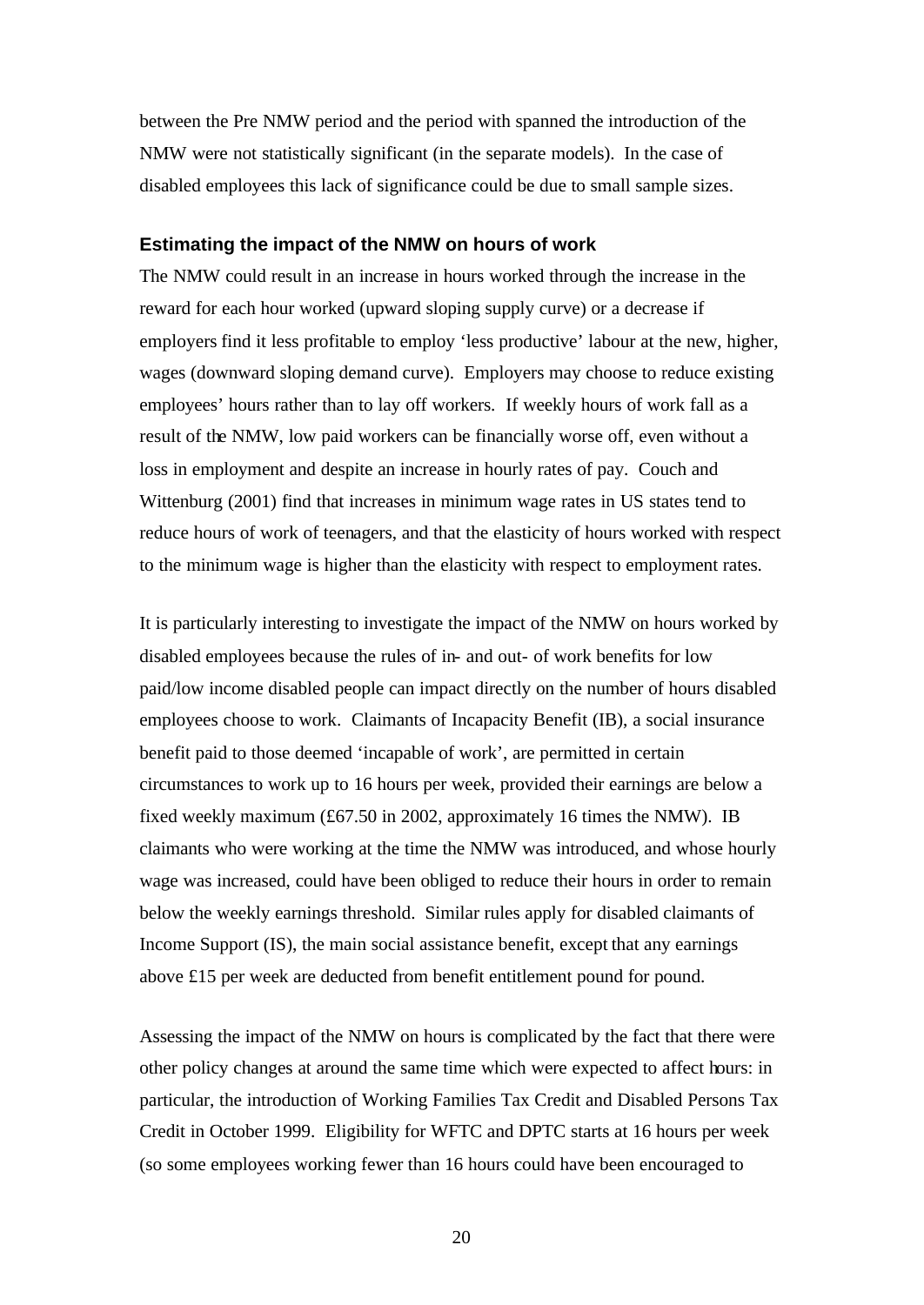increase their hours to that level), and includes a bonus at 30 hours per week. For this reason it is important to establish as closely as possible the timing of any change in hours worked, and to examine whether the effect persisted in the longer term.

Two approaches are employed to assess the impact of the NMW on hours. Firstly, using cross-sectional data, average hours of work are examined. If the NMW had an effect, we would expect to observe an increase or decrease in the trend at or around Spring 1999. Secondly, using panel data, changes in individuals' hours of work are estimated over a one year period. If the NMW had an effect, we would expect to observe a change in individuals' hours of work over the panel spanning Spring 1999 which is significantly different from changes in periods either before the NMW was introduced or after its introduction. In both cases, the experiences of low paid disabled employees are compared to their non-disabled counterparts and to higherpaid employees.

#### **Trends in hours: a cross-sectional approach**

Table 7 shows the trend in mean and median hours worked for men and women. Hours are defined as the usual hours worked per week (including paid and unpaid overtime) in the main job. Annual averages based on LFS years are given because seasonal variation in hours makes it difficult to detect a trend if quarters are shown separately. Two wage groups are compared: a low wage group (earning less than the NMW plus 20 per cent), and a slightly higher, but still low-wage, reference group (earning between 20 and 40 per cent more than the NMW). The low wage group therefore includes those directly affected by the NMW and those earning slightly above the NMW level before its introduction; this broader group was selected in order to be able to follow trends through into periods after the NMW was introduced.

Disabled employees work slightly shorter hours on average than the non-disabled, although the difference is not large, and the reference groups work slightly longer hours than the low wage groups. Among men, median hours fall slightly for all groups over the period. There is no obvious break in the trend at 1999, when the minimum wage was introduced, for any group.

21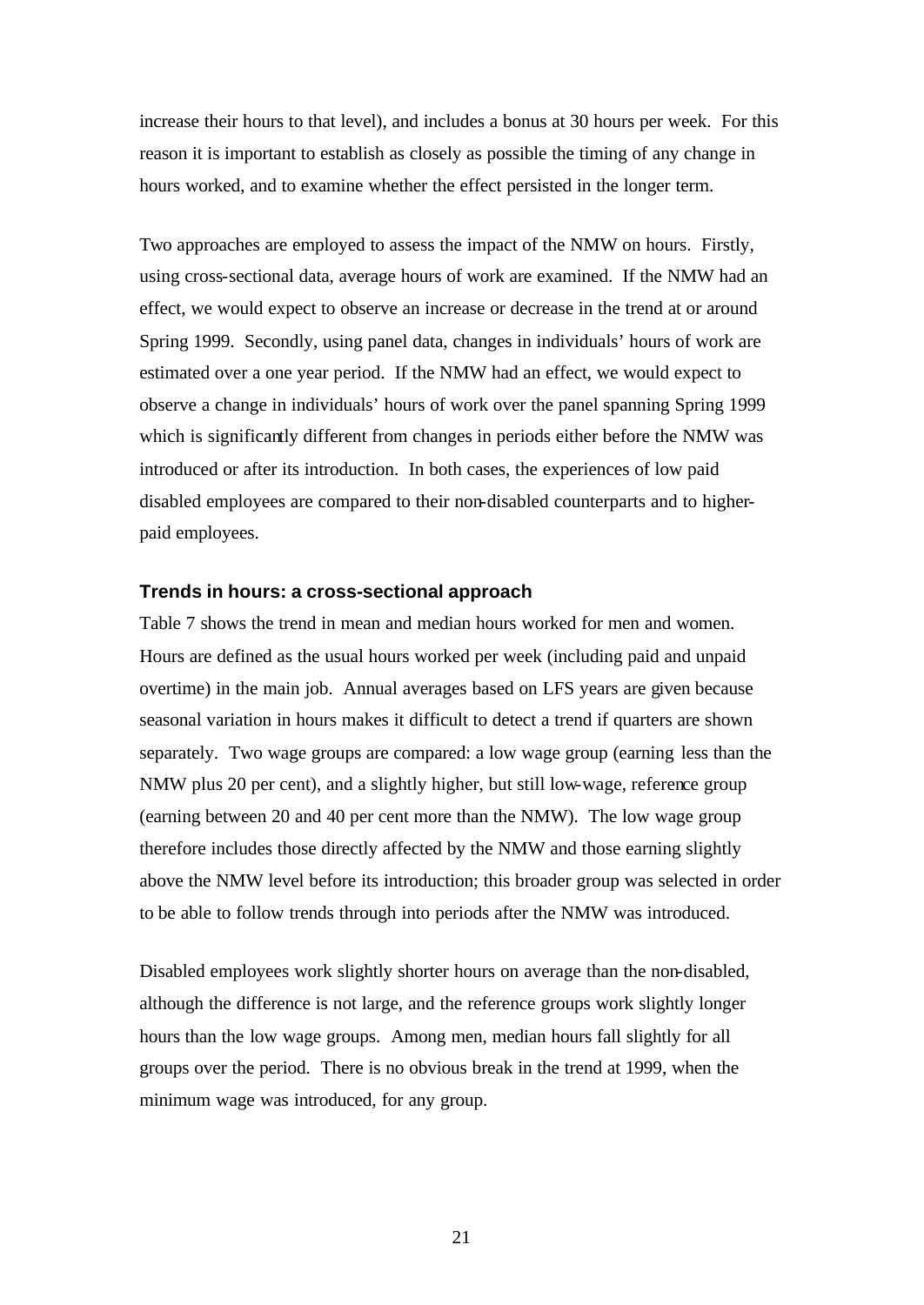| Table 7  | Trends in weekly hours, by gender, disability and wage group |                    |      |              |          |                                            |              |        |  |  |
|----------|--------------------------------------------------------------|--------------------|------|--------------|----------|--------------------------------------------|--------------|--------|--|--|
| Spring-  |                                                              | Low wage group     |      |              |          | Reference group                            |              |        |  |  |
| Winter   |                                                              | $(wage < NMW*1.2)$ |      |              |          | $(NMW*1.2 \leq= \text{wage} \leq NMW*1.4)$ |              |        |  |  |
| quarters |                                                              | Disabled           |      | Non-disabled | Disabled |                                            | Non-disabled |        |  |  |
|          | mean                                                         | median             | mean | median       | mean     | median                                     | mean         | median |  |  |
| Men      |                                                              |                    |      |              |          |                                            |              |        |  |  |
| 1997     | 37.9                                                         | 40                 | 42.0 | 41           | 41.2     | 40.5                                       | 43.6         | 42     |  |  |
| 1998     | 37.5                                                         | 40                 | 41.6 | 40           | 41.1     | 40                                         | 43.2         | 42     |  |  |
| 1999     | 37.5                                                         | 39                 | 40.6 | 40           | 40.6     | 40                                         | 42.3         | 42     |  |  |
| 2000     | 37.0                                                         | 39                 | 41.3 | 40           | 41.5     | 40                                         | 42.1         | 41     |  |  |
| 2001     | 38.0                                                         | 40                 | 40.3 | 40           | 41.2     | 40                                         | 41.9         | 41     |  |  |
| Women    |                                                              |                    |      |              |          |                                            |              |        |  |  |
| 1997     | 25.5                                                         | 24                 | 26.0 | 24           | 29.2     | 30                                         | 29.5         | 32     |  |  |
| 1998     | 24.5                                                         | 21                 | 26.1 | 24           | 29.1     | 30                                         | 29.5         | 30     |  |  |
| 1999     | 24.7                                                         | 22                 | 25.8 | 24           | 27.9     | 28                                         | 28.0         | 28     |  |  |
| 2000     | 25.4                                                         | 22                 | 25.7 | 24           | 26.5     | 25                                         | 27.5         | 27     |  |  |
| 2001     | 25.3                                                         | 24                 | 25.8 | 24           | 27.3     | 28                                         | 28.6         | 30     |  |  |

Source: Quarterly Labour Force Surveys

Average hours worked by women are significantly lower than for men. This marked gender difference is the reason for analysing hours worked by men and women separately. Among women, median hours fall initially for all groups except nondisabled low wage women, before recovering slightly in 2001. Mean hours remain steady for low wage women (whether disabled or not), but fall slightly among the reference groups. Again, there is no obvious break in the trend at 1999.

There is no evidence in these cross-sectional trends to support the hypothesis that the NMW either increased or decreased hours worked by low paid workers. However, it is possible that there are changes in hours underlying these averages.

A more detailed breakdown of hours worked for low paid disabled and non-disabled men and women is shown in Figure 3 (a-d). For disabled men, the breakdown shows that a spike at 30 hours which already existed in 1997 becomes more pronounced by 2000. A new spike at 16 hours appears in 2000 (although it is less obvious in 2001). Between them, respondents reporting exactly 16 or 30 hours per week accounted for 4.9 per cent of disabled men in this wage group in 1997, and 7.4 per cent in 2001. This is of course consistent with a move towards the thresholds set in the tax credits introduced in October 1999. The 30-hour spike can also be detected for non-disabled men.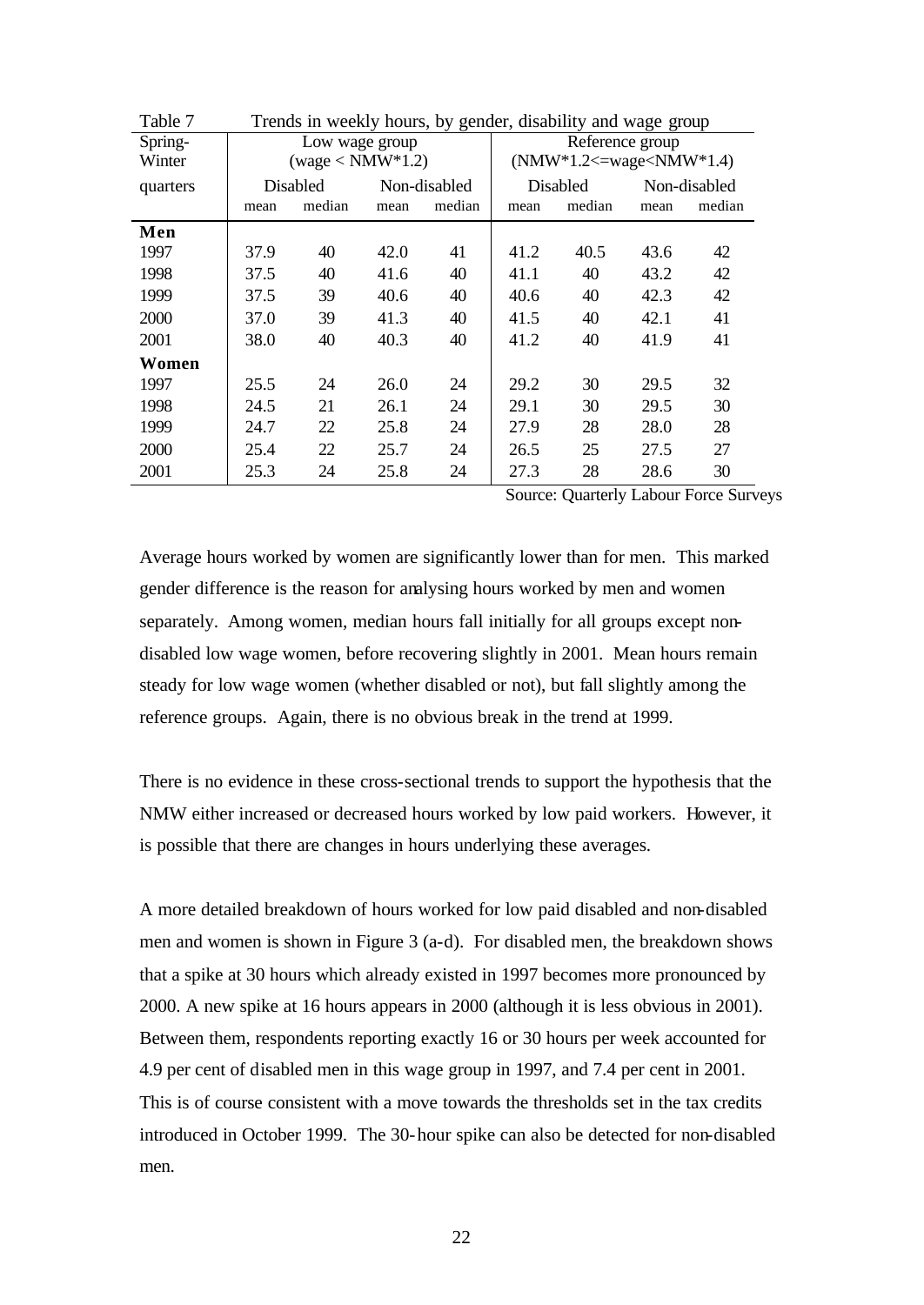Figure 3a Distribution of hours of disabled men earning < NMW\*1.2 (and working < 50 hours pw)



total usual weekly hours in main job

Figure 3b Distribution of hours of non-disabled men earning < NMW\*1.2 (and working < 50 hours pw)



total usual weekly hours in main job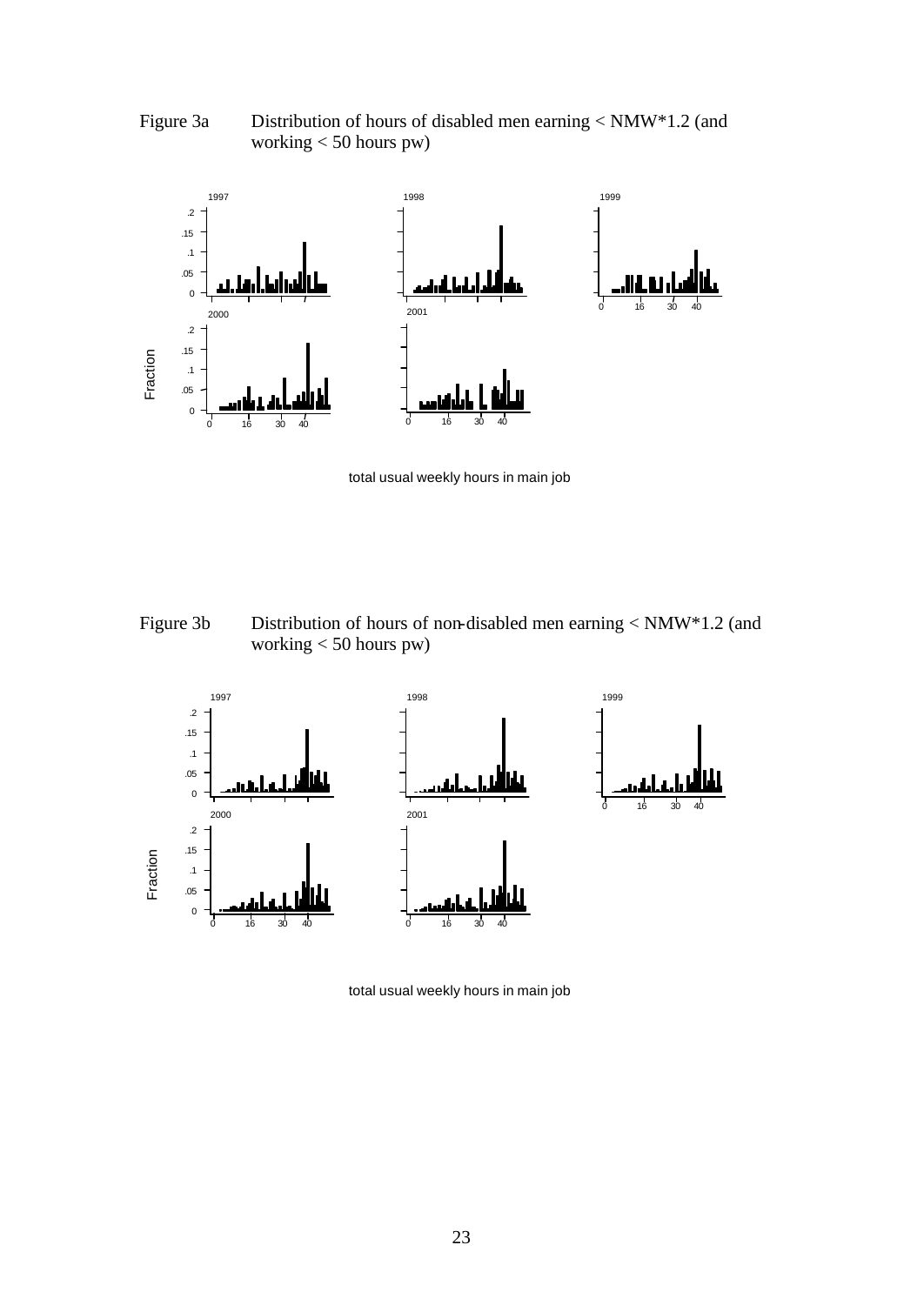Figure 3c Distribution of hours of disabled women earning < NMW\*1.2 (and working < 50 hours pw)



total usual weekly hours in main job

Figure 3d Distribution of hours of non-disabled women earning < NMW\*1.2 (and working < 50 hours pw)



total usual weekly hours in main job

Source: Quarterly Labour Force Surveys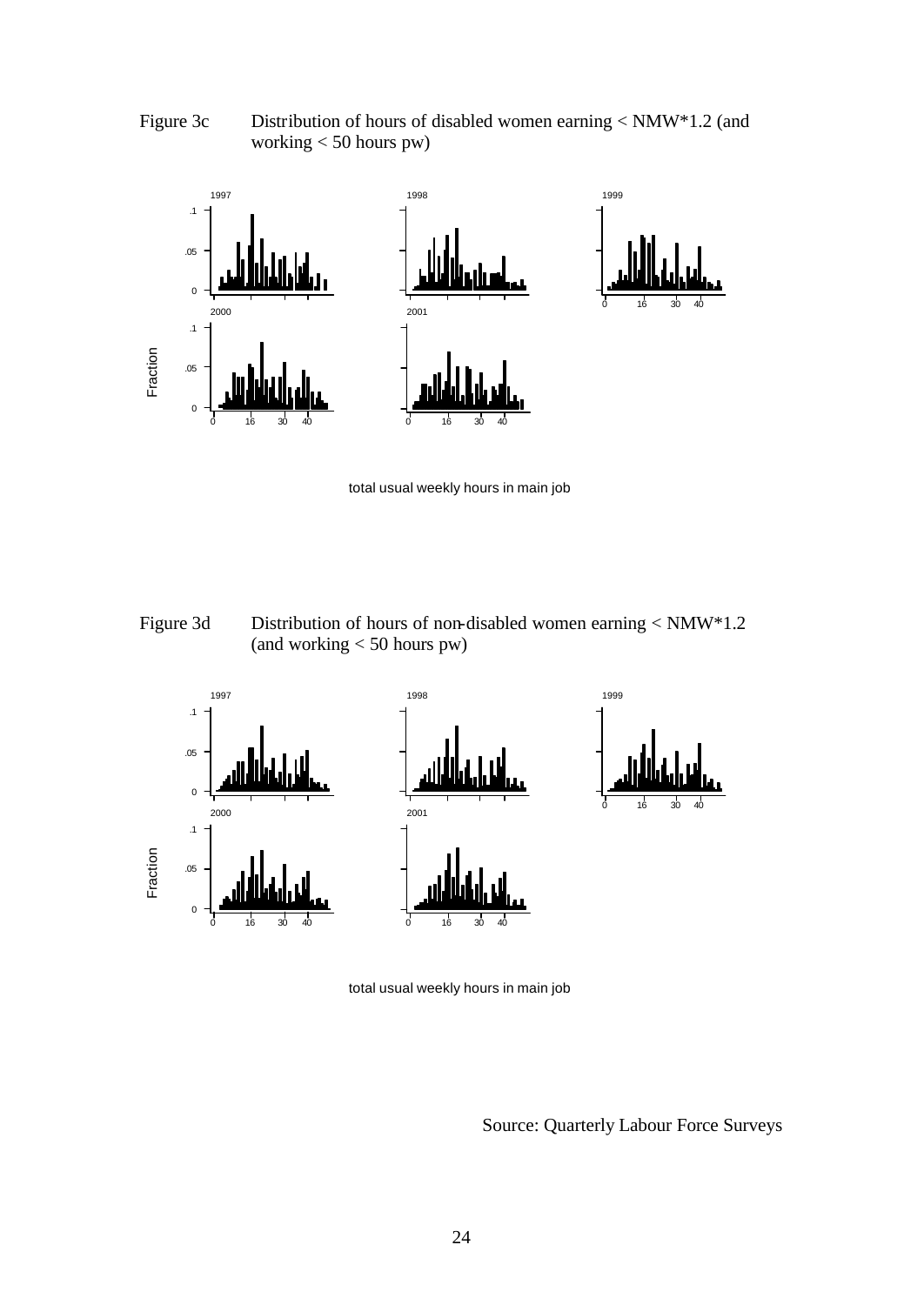For disabled women, there were already concentrations at 16 (and to a lesser extent, 30) hours before Autumn 1999, and this pattern is sustained through the period. For non-disabled women, the spikes at 16 and 30 hours account for a higher proportion of respondents by the end of the period, rising from 9.2 per cent to 10.9 per cent.

Of course some of these shifts in the distribution of hours among low-paid workers may be due to new entrants to the labour force rather than to existing employees changing their hours. In order to investigate what happened to the hours of those in employment at the time of the introduction of the NMW, we turn to the panel data.

## **Changes in hours: longitudinal analysis**

A difference in difference approach is particularly important when it comes to considering hours of work, because the hours of disabled workers are likely to fluctuate and/or decrease to a greater extent than non-disabled workers, due to health and impairment related problems. By comparing the difference in experience of disabled workers in two periods, with the difference in experience of non-disabled workers in the same periods, we can assess whether the NMW had a differential effect on the hours of disabled workers *who remained in employment*.

The first comparison is made between the period before the introduction of the NMW (Pre NMW) and the period spanning its introduction (Span NMW), and looks at whether employees increased (or decreased) their hours to a greater extent in one period than another across all wage groups. Changes in hours are calculated as hours at wave 5 minus hours at wave 1 (using the same definition of hours as for the crosssectional analysis).

In the Pre NMW period, both disabled and non-disabled men decreased their hours over the period of a year. Among non-disabled men there was a gradient with respect to wages, with the biggest average decreases occurring among lower wage groups. Similarly, in the period spanning the introduction of the NMW, both disabled and non-disabled men, especially the low-paid, decreased their hours.

For women, there was little year-on-year change in hours among the non-disabled in the Pre or Span NMW periods. Disabled women in the Pre-NMW period generally

25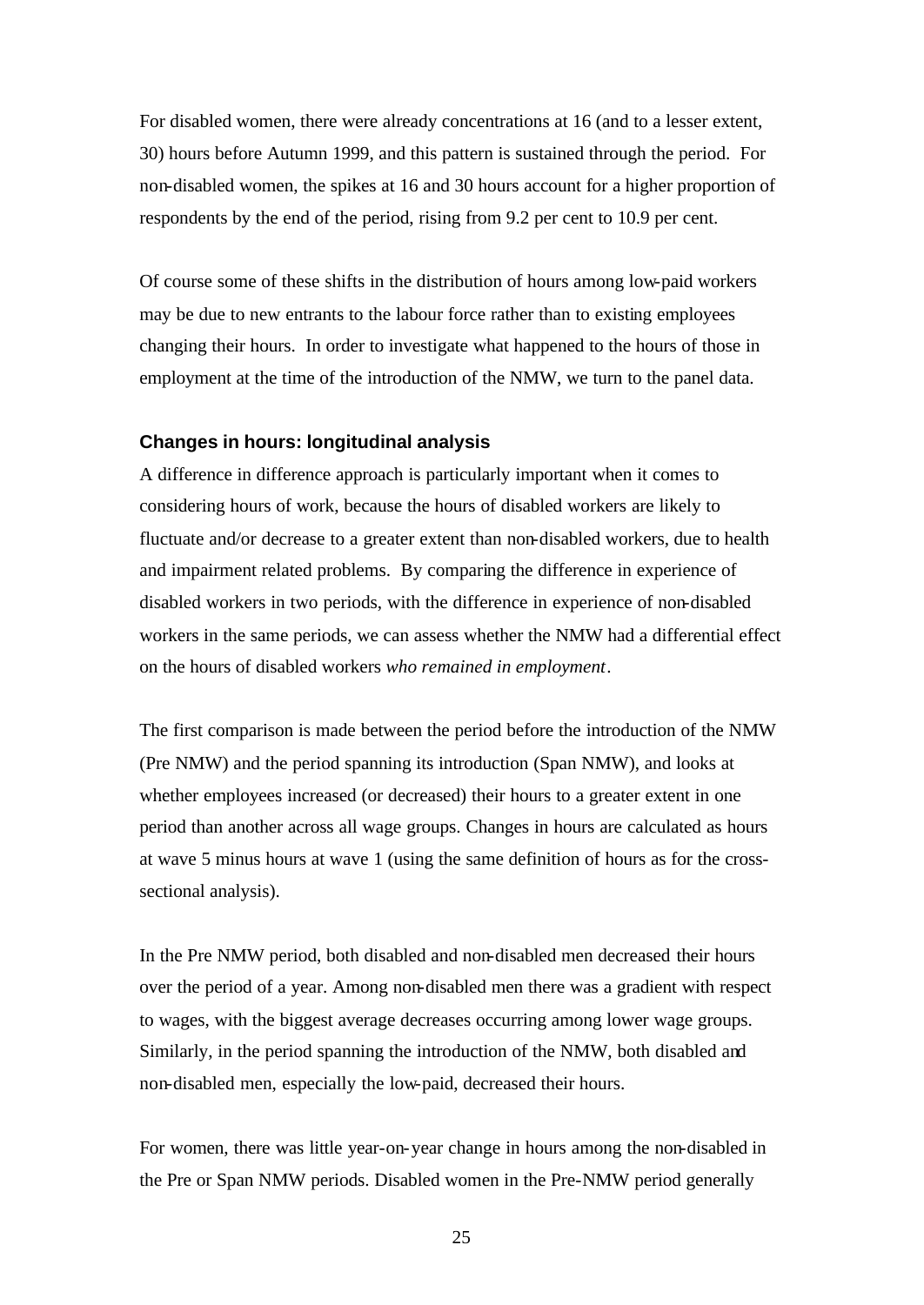decreased their hours, with the biggest decreases occurring among the lowest paid. In the period spanning the introduction of the NMW, several of the higher-paid groups of disabled women significantly increased their hours.<sup>7</sup>

Difference in difference estimates for changes in hours are summarised in Table 8. For the purposes of this analysis - as for the analysis of employment retention - those who were earning less than the NMW at wave  $1$  (wage<sub>1</sub>  $\lt$  NMW) are compared to two reference groups: those earning between the NMW and 20 per cent above it at wave 1 (NMW $\le$ =wage<sub>1</sub> $\le$ NMW $*1.2$ ), and those earning between 20 and 40 per cent more than the NMW at wave 1 (NMW $*1.2 \leq$ =wage<sub>1</sub> <NMW $*1.4$ ).

In general, a positive diff in diff value indicates that the gap between 'treatment' and 'reference' wage groups narrowed between the Pre and Span period, and a negative diff in diff value indicates the gap widened. However, care must be taken in interpreting diff-in-diffs where the sign of the first difference changes between periods, in other words where the 'advantage' enjoyed by one wage group is reversed in the following period. In these cases, a negative value for the diff-in-diff may result whether the *magnitude* of the difference between wage groups has increased or decreased over time.

l

 $\sigma$  Given the particular constraints on hours faced by disabled people who are combining work and benefit receipt, it would be interesting to investigate the experience of this sub-group in more detail. Unfortunately the numbers involved are too small to produce robust estimates from these data.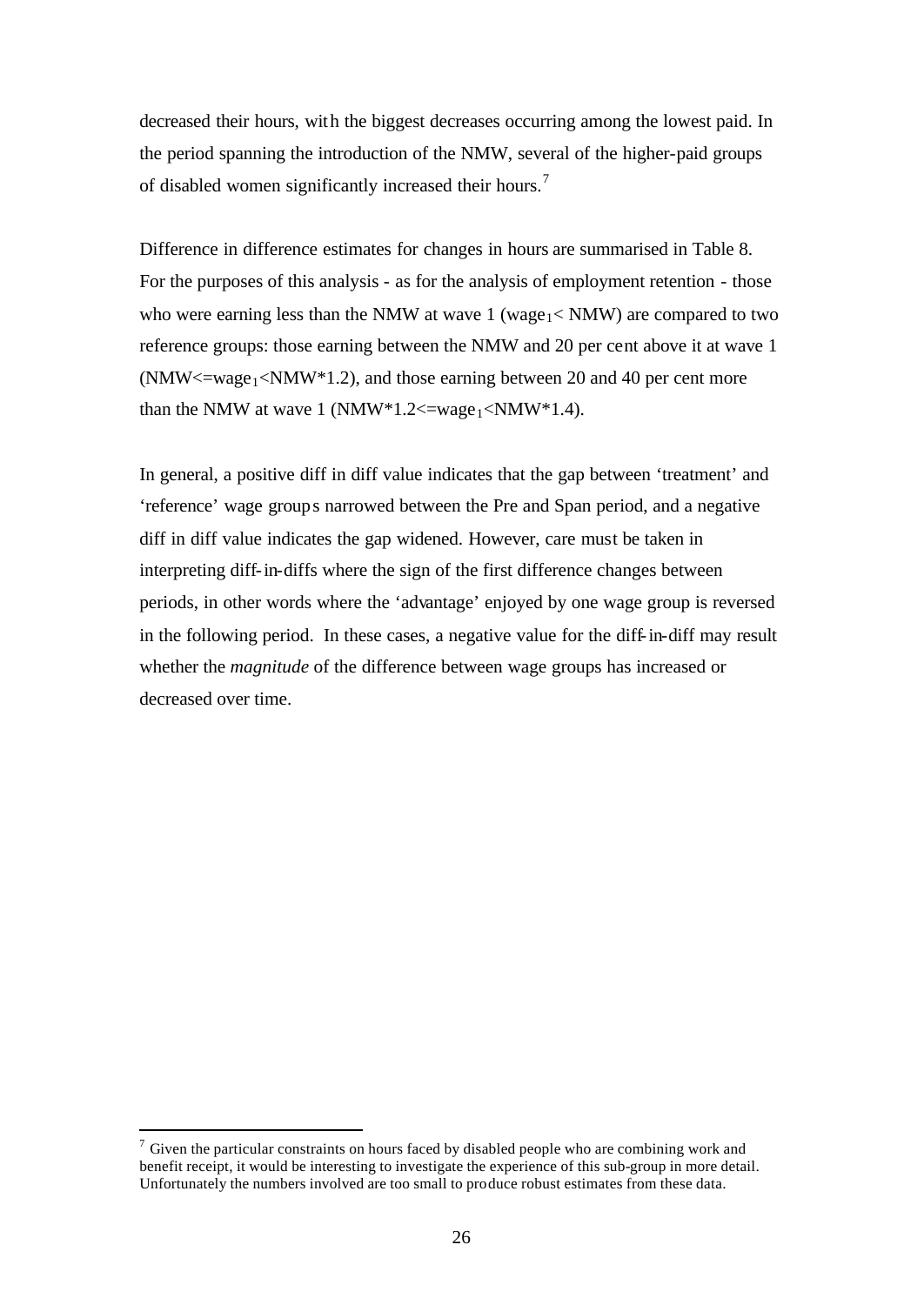## Table 8 Difference in difference calculations (unweighted)

|                                      |              | Men                   |                  | Women    |                  |
|--------------------------------------|--------------|-----------------------|------------------|----------|------------------|
| Reference group                      |              | Disabled              | Non-<br>disabled | Disabled | Non-<br>disabled |
| <b>Raw estimates</b>                 |              |                       |                  |          |                  |
| $NMW \leq wave_1 \leq NMW^*1.2$      | Pre NMW      | 1.867                 | $-0.121$         | $-0.443$ | $-0.840$         |
|                                      | Span NMW     | $-1.573$              | $-1.014$         | $-1.382$ | $-1.259$         |
|                                      | Diff in Diff | $-3.440^{\text{*}}$   | $-0.893$         | $-0.939$ | $-0.419$         |
| $NMW*1.2 \leq = wage_1 \leq NMW*1.4$ | Pre NMW      | 2.428                 | $-0.749$         | $-1.109$ | $-0.707$         |
|                                      | Span NMW     | $-0.523$              | $-1.938$         | $-0.604$ | $-0.461$         |
|                                      | Diff in Diff | $-2.951$ <sup>#</sup> | $-1.189$         | 0.505    | 0.246            |
| <b>With controls</b>                 |              |                       |                  |          |                  |
| $NMW \leq wave_1 \leq NMW^*1.2$      | Pre NMW      | 1.121                 | $-0.195$         | $-0.715$ | $-0.902$         |
|                                      | Span NMW     | $-2.113$              | $-1.075$         | $-1.679$ | $-1.262$         |
|                                      | Diff in Diff | $-3.234$ <sup>#</sup> | $-0.880$         | $-0.964$ | $-0.361$         |
| $NMW*1.2 \leq = wage_1 \leq NMW*1.4$ | Pre NMW      | 0.521                 | $-1.433$         | $-2.048$ | $-1.401$         |
|                                      | Span NMW     | $-2.267$              | $-1.775$         | $-1.451$ | $-1.318$         |
|                                      | Diff in Diff | $-2.788$ <sup>#</sup> | $-0.342$         | 0.597    | 0.083            |

*Year-on-year change in weekly hours for 'treatment group' (wage*<sup>1</sup> < *NMW) relative to change in hours for 'reference group'*

Notes: OLS regressions on change in hours (wave 5 minus wave 1), separately for each gender and disability sub-sample, with interaction between period and wage band. Controls are hours at Wave 1, and age group.

# Sign of difference in Pre NMW period is opposite to sign in Span NMW period, i.e. the gap between wage groups was reversed.

'Diff in Diff' is Span minus Pre.

Statistically significant coefficients at the 5% level of significance are shown in **bold** (using robust standard errors for regressions with controls).

Source: Labour Force Survey panel datasets.

The first point to note is that few of the differences between treatment and control groups in either the Pre or Span periods are statistically significant, and none of the difference in differences are significant. In other words, for none of the gender and disability sub-groups was the difference between change in hours for the treatment and control groups in the period during which the NMW was introduced significantly different from the period before the NMW was in force.

The raw estimates shown in the top half of the table impose no conditions on the data but do not take account of differences in characteristics between disabled and nondisabled workers, nor of any changes in the composition of the groups over time. The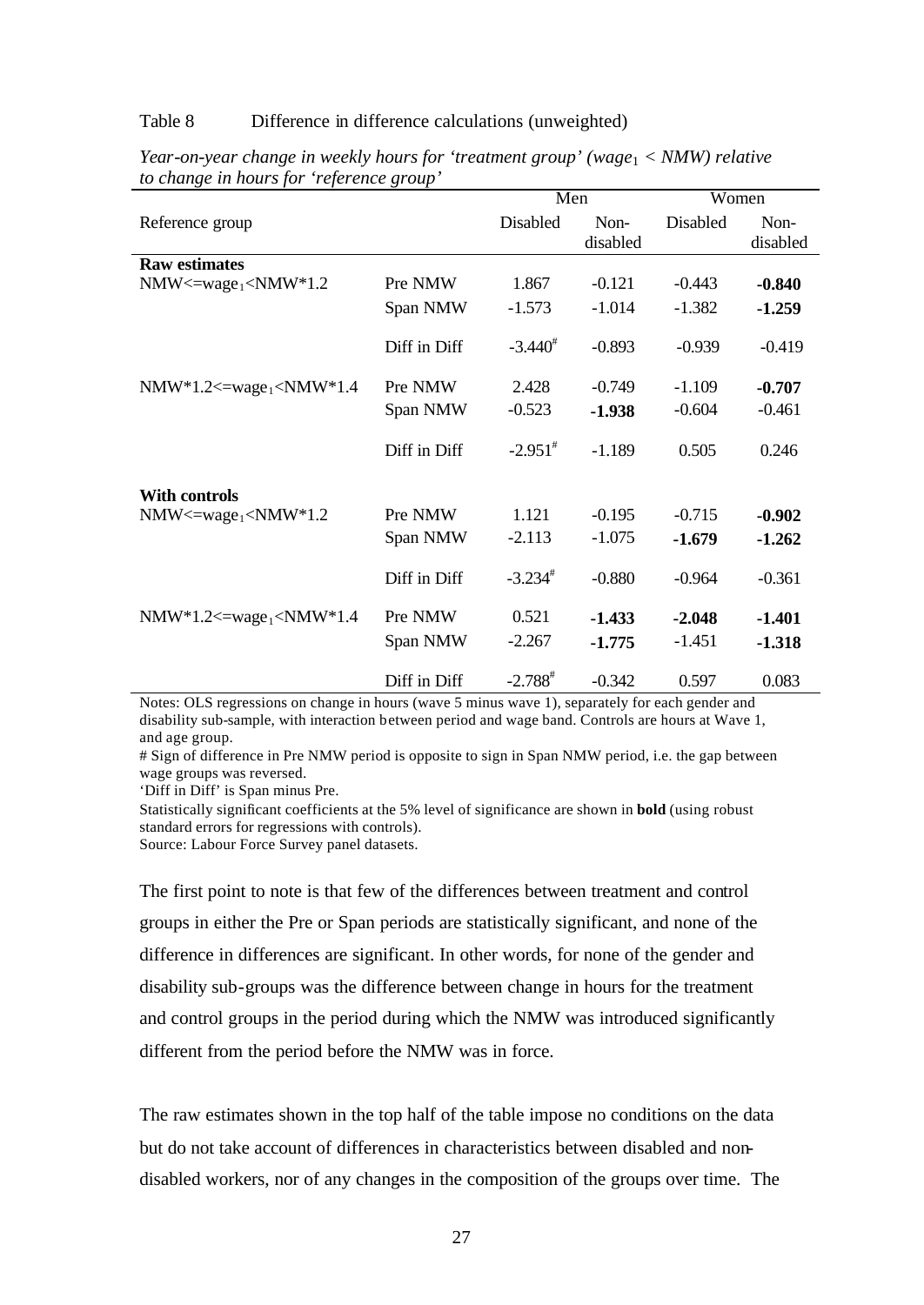bottom half of the table therefore shows diff in diff estimates after controlling for age group and initial hours worked (i.e. weekly hours at wage 1). Age group is important because of the older age profile of disabled workers; initial hours worked is important because those working shorter hours are more likely to increase their hours in a given period than those working longer hours.

The raw estimates and the multivariate estimates produce similar results. Substantial change in the coefficients occurs only in a couple of instances (for example, for nondisabled men with respect to the higher wage reference group), and in these cases the coefficients for the raw estimates were not significant.

Looking at the estimates from regressions with controls, among non-disabled men there was a widening of the gap between those earning less than the NMW and those earning just above the NMW, but the diff-in-diff is not statistically significant. The same result holds with respect to either reference group. For disabled men, an initial 'advantage' for the lowest paid group (increasing their hours more than either reference group) was reversed during the period spanning the introduction of the NMW, but again the diff-in-diff is not significant.

If the results are taken at face value, they suggest that the behaviour of the lowest paid disabled men became more like their non-disabled counterparts during the Span NMW period. This is driven by the *increase* in hours for disabled men earning less than the NMW in the Pre NMW period (an observation which is not replicated for other wage groups or in other periods) and the subsequent decrease. The lack of statistical significance suggests that this should not be interpreted as evidence of a differential NMW effect on disabled workers.

For women, the results are sensitive to which reference group is selected. The gap between women earning just above the NMW and women earning less than the NMW increased during the period the NMW was introduced. On the other hand, the gap between women earning 20 to 40 per cent above the NMW and women earning less than the NMW decreased. These results hold for both disabled and non-disabled women, although the difference between the two periods is greater for disabled women. The sensitivity of the results for women to the choice of reference group, and

28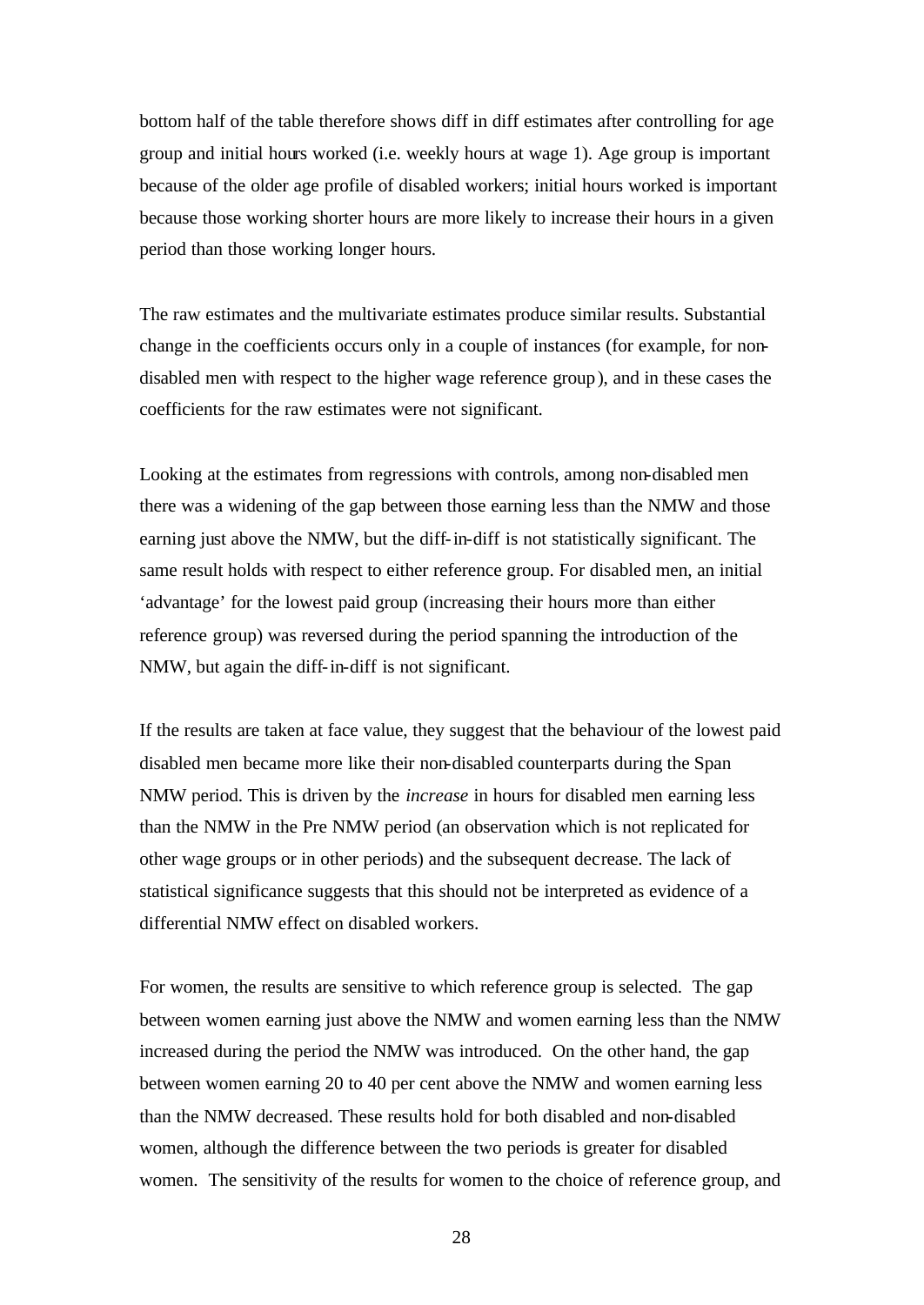the lack of statistical significance for the diff-in-diffs, means there is no evidence for a significant NMW effect.

The same estimations using weighted data produce similar results overall<sup>8</sup>. The difference between Pre and Span periods in year-on-year changes in weekly hours for the lowest paid disabled women is greater, relative to either reference group, than the corresponding difference for lowest-paid non-disabled women. The weighted results indicate slightly larger diff-in-diffs between Pre and Span periods for disabled employees than do the unweighted results, but they still do not reach statistical significance.

There is some variation in the hours worked by disabled people according to type of impairment. In particular, those with mental health problems or learning difficulties work fewer hours, on average, than other disabled workers (41.2 hours per week for men and 25.5 hours per week for women in the Pre NMW period, compared to 43.0 and 30.5 hours per week for other disabled men and women respectively). Moreover, men and women with mental health problems are more likely to reduce their hours during the course of a year than are other disabled workers. If the composition of the disabled workforce had changed between the Pre and Span NMW periods – for example due to differential employment retention - this could have affected average year-on-year changes in weekly hours for disabled workers, and hence the difference in difference estimates shown in Table 8. Multivariate analysis including controls for type of impairment (categories as listed in Table 2), confirms that employees with mental health problems or learning difficulties are more likely to reduce their hours over the course of a year, but does not alter the sign of the difference-in-difference estimates or the comparison between disabled and non-disabled.<sup>9</sup>

The cross-sectional trends indicated that some movement in hours may have been due to the reform of tax credits rather than to the NMW. If the difference in differences reported in Table 8 are genuinely related to the introduction of the NMW, one would expect the period *after* the NMW to look more like the Pre NMW period than the

l

 $8$  Details available from the authors on request.

<sup>&</sup>lt;sup>9</sup> Point estimates are affected by the inclusion of controls for type of impairment; this is to be expected especially where the original estimate is not statistically significant.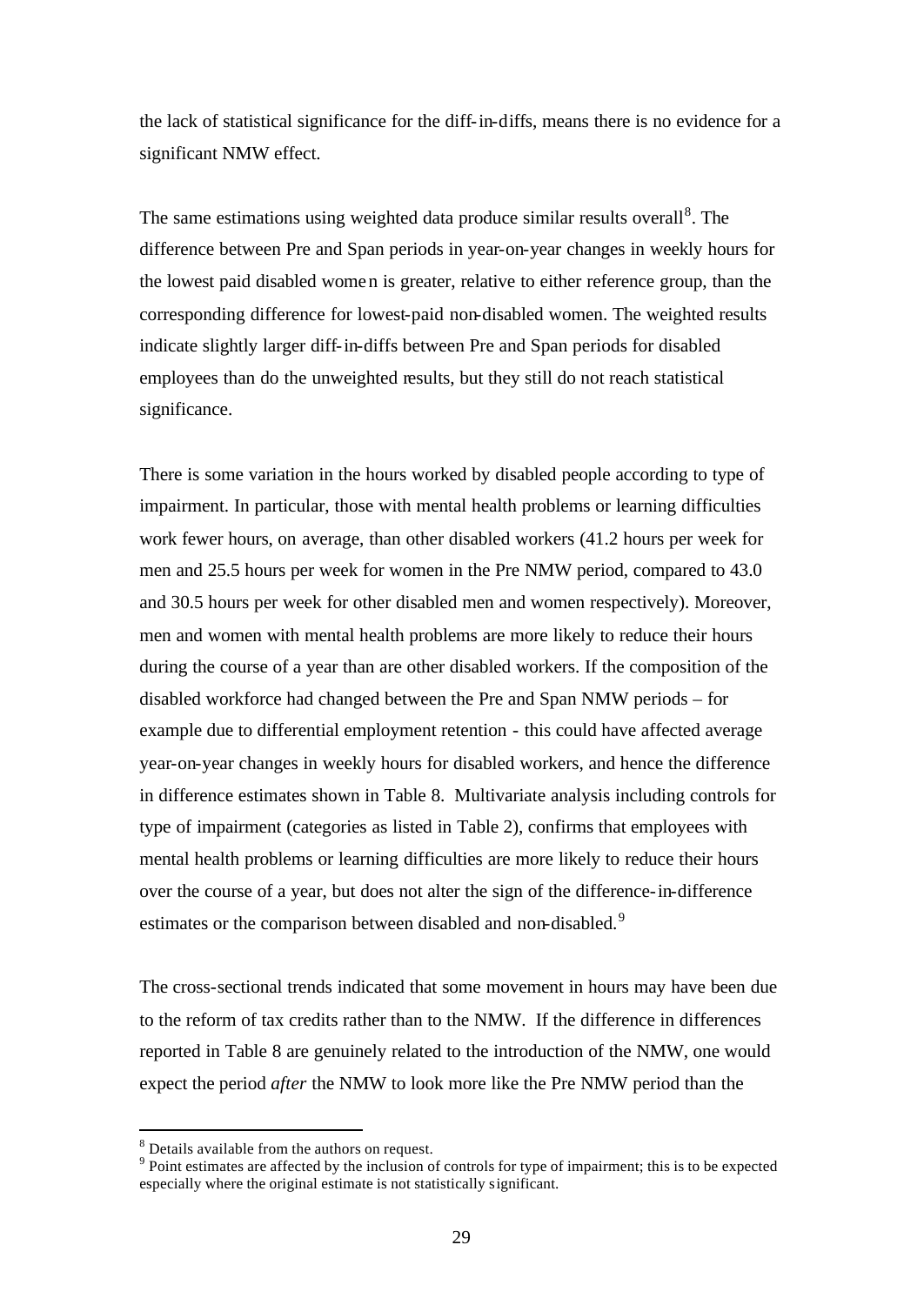Span NMW period. (Having adjusted the hours of their employees in accordance with the new minimum wage, employers had no further NMW-related reason to adjust the hours of existing adult employees, until the adult rate of the NMW was raised in October 2000). Comparing periods after the introduction of the NMW with earlier periods is complicated by two factors. Firstly, the wage $<sub>1</sub>$  < NMW group no</sub> longer exists, assuming 100% compliance with the minimum wage. (In fact as noted earlier, a number of respondents in LFS continue to report wages below the NMW). Secondly, the change in retention rates over the period in which the NMW was introduced (shown in Table 4) will affect the composition of the wage groups available for analysis, since the outcome of interest here, 'year on year change in weekly hours' is conditional on being an employee at both wave 1 and wave 5. The first problem can be accommodated by selecting the broader low wage group (wage $_1$ )  $\langle N_{\rm{MW}}(4) \rangle$  as a consistently-defined group across time periods, while retaining the same reference group (NMW\*1.2  $\leq$  wage<sub>1</sub>  $\leq$  NMW\*1.4). The second problem must be borne in mind when interpreting the results.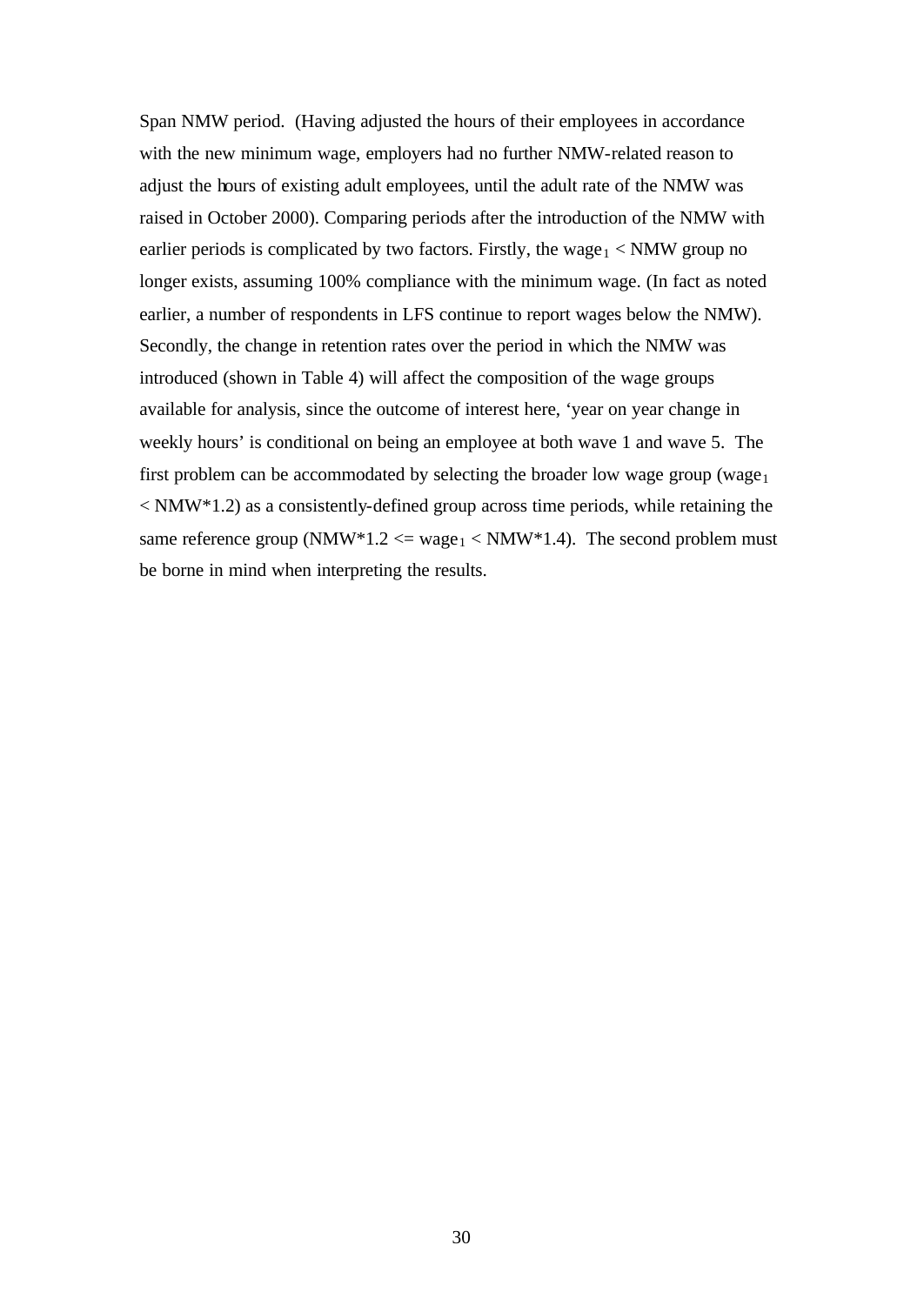#### Table 9 Difference in difference calculations - Pre, Span and Post NMW

|                                                                                                                                                                                        |               | Men                   |                      | Women       |             |
|----------------------------------------------------------------------------------------------------------------------------------------------------------------------------------------|---------------|-----------------------|----------------------|-------------|-------------|
| Reference group                                                                                                                                                                        |               | Disabled              | Non-                 | Disabled    | Non-        |
|                                                                                                                                                                                        |               |                       | disabled             |             | disabled    |
| <b>Raw estimates</b>                                                                                                                                                                   |               |                       |                      |             |             |
| NMW*1.2<=wage <sub>1</sub> <nmw*1.4< td=""><td>Pre NMW</td><td>1.256</td><td><math>-0.682</math></td><td><math>-0.894</math></td><td><math>-0.262</math></td></nmw*1.4<>               | Pre NMW       | 1.256                 | $-0.682$             | $-0.894$    | $-0.262$    |
|                                                                                                                                                                                        | Span NMW      | $-0.012$              | $-1.402$             | 0.104       | 0.188       |
|                                                                                                                                                                                        | Post NMW      | $-1.575$              | 0.003                | $-0.241$    | $-0.465$    |
|                                                                                                                                                                                        | $Span - Pre$  | $-1.268$ <sup>#</sup> | $-0.720$             | $0.998^{*}$ | $0.450^{*}$ |
|                                                                                                                                                                                        | $Post - Span$ | $-1.563$              | $1.404$ <sup>#</sup> | $-0.345^*$  | $-0.653^*$  |
| With controls                                                                                                                                                                          |               |                       |                      |             |             |
| NMW*1.2<=wage <sub>1</sub> <nmw*1.4< td=""><td>Pre NMW</td><td><math>-0.258</math></td><td><math>-1.326</math></td><td><math>-1.718</math></td><td><math>-0.924</math></td></nmw*1.4<> | Pre NMW       | $-0.258$              | $-1.326$             | $-1.718$    | $-0.924$    |
|                                                                                                                                                                                        | Span NMW      | $-1.661$              | $-1.208$             | $-0.597$    | $-0.655$    |
|                                                                                                                                                                                        | Post NMW      | $-2.428$              | $-0.334$             | $-0.517$    | $-0.699$    |
|                                                                                                                                                                                        | $Span - Pre$  | $-1.403$              | 0.118                | 1.121       | 0.269       |
|                                                                                                                                                                                        | $Post - Span$ | $-0.767$              | 0.874                | 0.079       | $-0.044$    |

*Year-on-year change in weekly hours for 'treatment group' (wage1 < NMW\*1.2) minus change in hours for 'reference group'*

Notes: OLS regressions on change in hours (wave 5 minus wave 1), separately for each gender and disability sub-sample, with interaction between period and wage band. Controls are hours at Wave 1, and age group.

# Sign of difference changes between periods, i.e. the gap between wage groups was reversed. Statistically significant coefficients at the 5% level of significance are shown in **bold** (using robust standard errors for regressions with controls).

Source: Labour Force Survey panel datasets.

Once again, neither the results with controls nor those without controls produce statistically significant difference in differences, for either the Span relative to Pre comparison, of the Post relative to Span comparison. This suggests that there were not large differences in the changes in weekly hours of the low wage group relative to their slightly higher-paid counterparts over this extended period.

The estimates with controls show larger differences between treatment and reference groups (for most gender and disability sub-groups) in each period than do the estimates without controls. A certain amount of movement in the estimates is to be expected because so few are statistically significant in the raw data. In addition, a number of estimates which were not significant in the raw data become so when controls are introduced. Despite this, the difference in differences are not significant.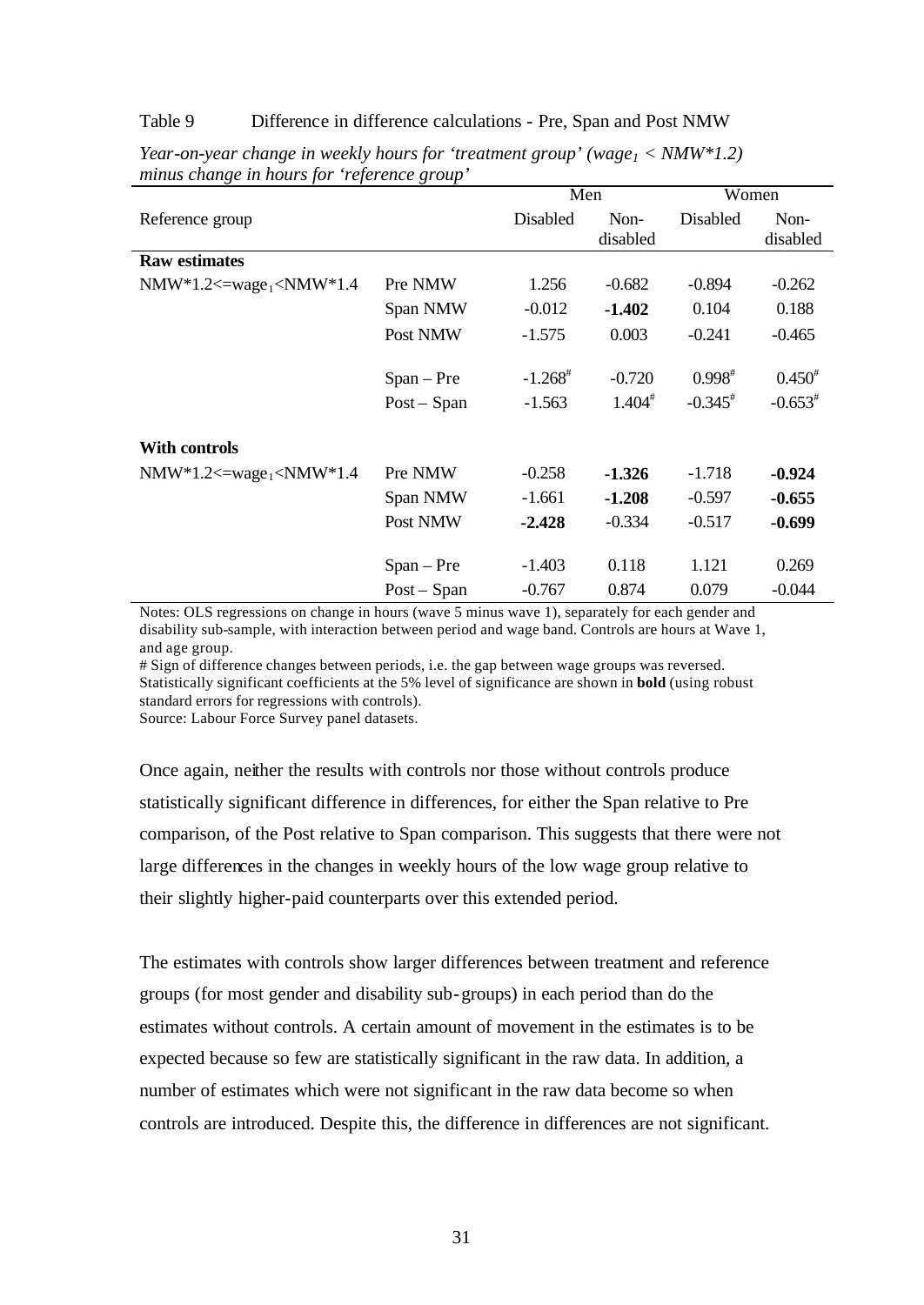Concentrating on the multivariate point estimates, among disabled men the difference between treatment and reference group is smallest in the Pre period and greatest in the Post period: the gap widens over time. For the other three gender and disability subgroups, the gap generally narrows or remains constant over time. In no case does the Post period resemble the Pre period, with a distinctive pattern in the Span period in between.

Extending the analysis to a period after the introduction of the NMW (albeit using a different definition of the lowest wage group) indicates that shifts in the relative position of wage groups in terms of year-on-year changes in weekly hours, for both disabled and non-disabled workers, continued to take place well after Spring 1999. No pattern of changes unique to the Span NMW period can be identified. Had the introduction of the NMW had a large positive, or negative, effect on the hours worked by low paid disabled or non-disabled employees, relative to others, a distinctive and statistically significant pattern of changes in hours in the Span period would have been observed.

Both the cross-sectional and longitudinal analysis suggest that low paid disabled men and women changed their hours around the time of the introduction of the minimum wage (relative to other groups), but the cross-sectional data and the extended analysis into the Post NMW period indicate this may be part of a longer-term trend rather than a result of the NMW itself.

One candidate for an alternative explanation is the introduction of WFTC and DPTC in October 1999. This is given support by the emergence of a 16-hour and 30-hour spike in the distribution of low-paid disabled men's hours. The hours worked by low paid disabled women seem to have been less affected by these policy changes, perhaps because they were already concentrated at the lower end of the hours distribution.

32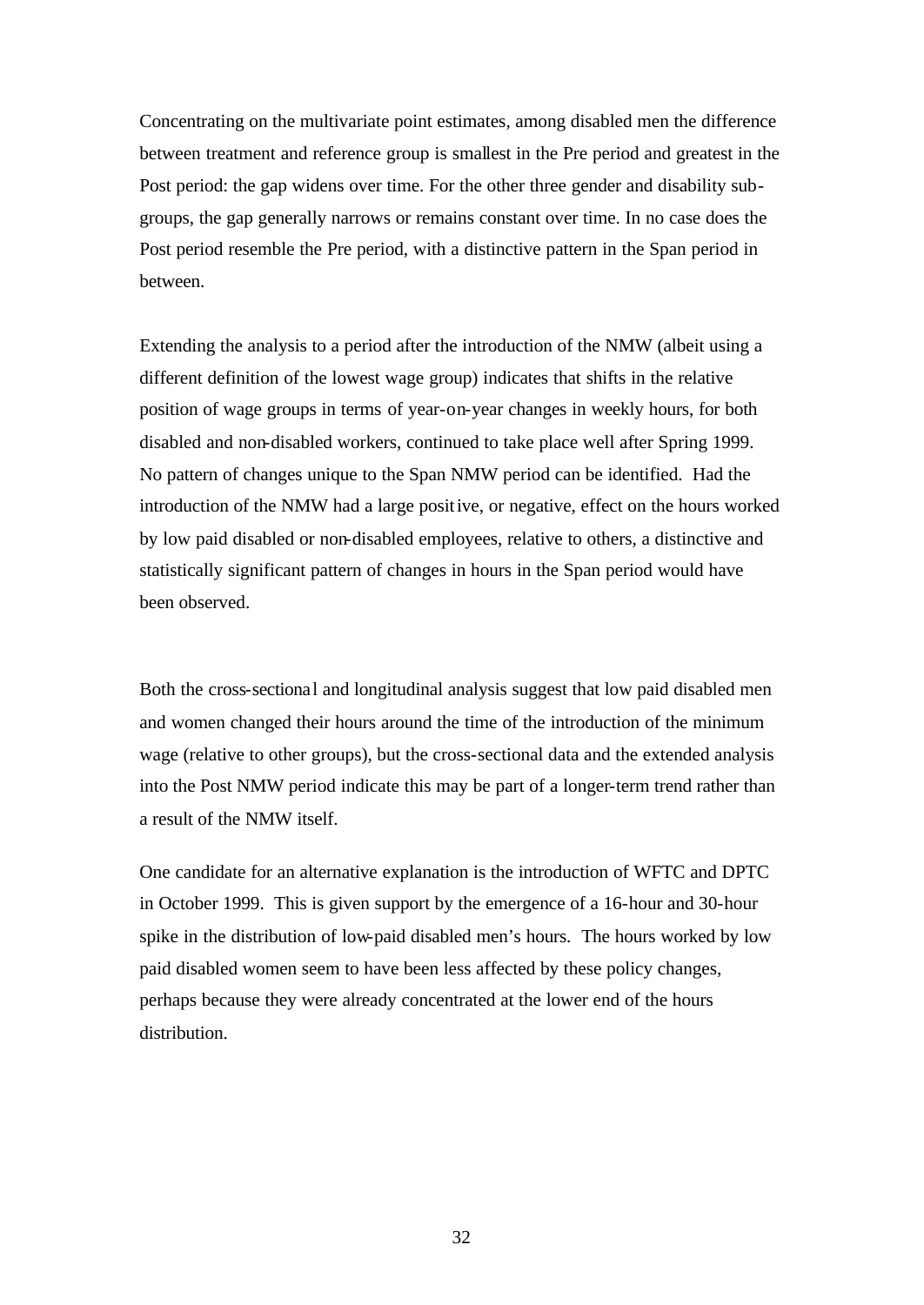## **Conclusions**

The national minimum wage was introduced in the UK in April 1999 in a period of labour market expansion. Trends show that disabled employees experienced rising levels of employment up to the time the NMW was introduced and these rates held firm after its introduction. Rising levels of employment were accompanied by improved employment retention rates for low paid disabled employees but more detailed analysis reveals that disabled employees earning less than the NMW rates before they were introduced did not enjoy the same improvement. Comparing the experience of low paid disabled employees with low paid non-disabled employees reveals that the NMW had a greater negative impact on employment retention among disabled employees. However, modelling the employment retention probabilities for men and women separately, and taking into account differential rates of attrition, reveals that these differences are not statistically significant. When men and women are pooled there is a statistically significant fall in relative employment retention rates which suggests that sample size may be a problem.

There is evidence that low paid disabled men changed their hours around the time of the introduction of the minimum wage (relative to other groups), but the crosssectional data and the extended longitudinal analysis into the 'Post NMW' period indicate this may be part of a longer-term trend rather than a result of the NMW itself.

Given the change in the pattern of working hours the most likely explanation is the introduction of WFTC and DPTC in October 1999. This theory is supported by the emergence of a 16-hour and 30-hour spike in the distribution of low-paid disabled men's hours (low paid workers have to work a minimum of 16 hours per week to qualify and are paid a bonus if they work 30 hours per week or longer). Low paid disabled women seem to have been less affected by these policy changes, perhaps because they were already working fewer hours than men and claiming Family Credit (WFTC replaced FC which had similar incentives to work 16 or 30 hours a week).

There are a number of areas of further research which could validate and extend this research. Firstly, when looking at employment we have focused on estimating the impact of the NMW on transitions from employment. This gives a partial picture as the NMW can reduce the chances of non-employed individuals gaining employment.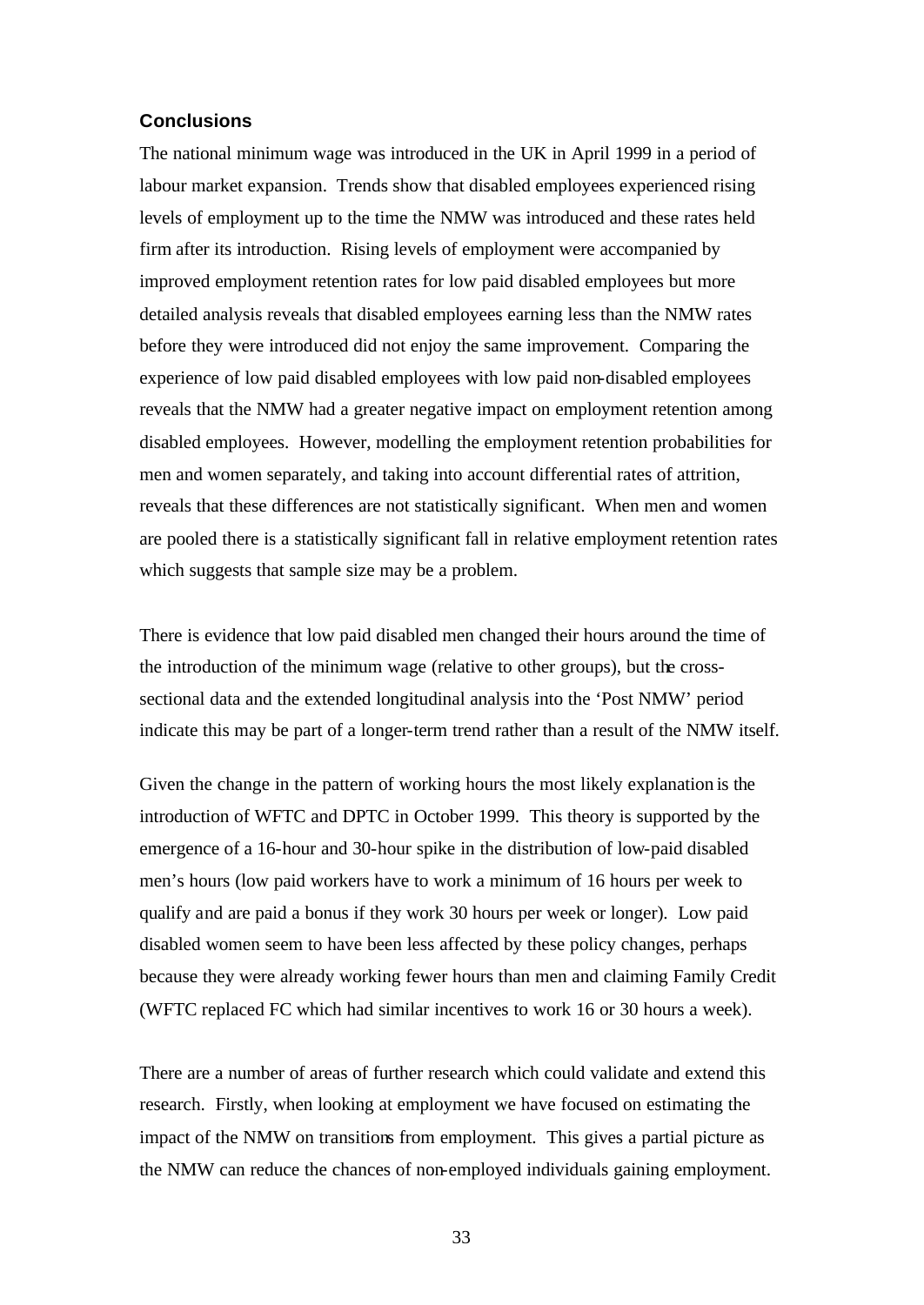Secondly, we have relied on the difference-in-differences methodology to deal with the measurement error in the wage variable. One consequence is that we do not estimate the *magnitude* of the impact of the NMW on disabled workers, only whether it had a differential impact on disabled and non-disabled workers. It may be possible to use data from later periods when improved wage information was collected to assess any influence of measurement error on the main findings. Recent increases in the NMW, such as the 40p increase in the adult NMW rate to £4.10 in October 2001, could be used to validate our findings. Finally, disability is far from being a permanent status; further analysis could take into account the dynamics of disability.

Given our data limitations we cannot rule out a small negative effect of the NMW on employment retention among low paid disabled employees. A possible negative effect of the NMW on employment retention among low paid disabled employees, relative to other groups, does not imply that disabled employees should be exempt from the NMW. There are three main reasons why low paid disabled employees may lose their jobs following the introduction of a minimum wage. Firstly, they can lose their jobs because the value of their intrinsic levels of productivity prices them out of the labour market when wages are increased to the minimum wage level. Secondly, they can lose their jobs because employers have not made sufficient adaptations in the workplace for them to be as productive as their intrinsic level of abilities. Thirdly, they can lose their jobs because the jobs they are employed in have low productive value. (Disabled employees may be disproportionately forced to accept such jobs.)

The policy response to each of these situations is different. Under the first, disabled employees with very low levels of intrinsic productivity should be helped through supported employment programmes, subsidised through the state. Funding for these schemes would need to be set in accordance with NMW rates in order to avoid a reduction in programme places. Under the second situation, better enforcement of anti discrimination policy and the Disability Discrimination Act should be used to improve the match between disabled people and their jobs, alongside greater use of schemes like Access to Work which help towards the cost of adaptations. Under the third scenario there is an argument that in the medium to long term the loss of these jobs is no bad thing for the labour market as a whole, including disabled workers, despite the fact that some disabled employees suffer in the short term.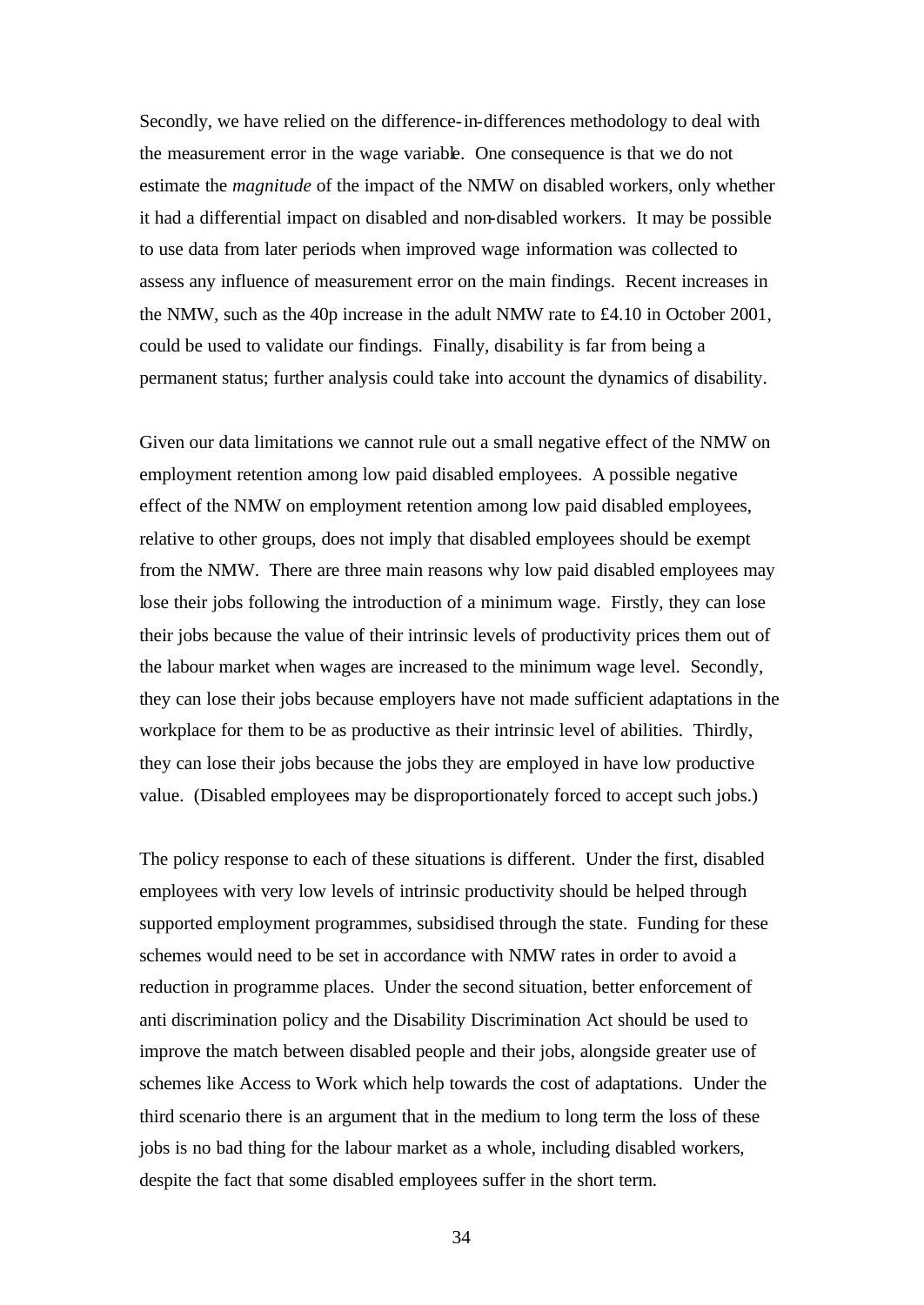Exempting disabled employees from the NMW would be likely to increase discrimination against disabled people by giving a clear signal to employers and others that disabled workers can be treated less favourably. This is in direct opposition to the Disability Discrimination Act. The vast majority of disabled employees earning less than the NMW before it was introduced did not lose their jobs following its introduction (if there was an effect it was very small). The NMW, therefore, led to an increase in the wage of these low paid disabled employees, and increase in their earnings and, depending on the interaction with any benefit/tax credit receipt, an increase in their net income. Another reason for not exempting disabled employees from the NMW is that the majority of disabled employees were not earning less than the April 1999 NMW rate so exempting all disabled employees could not be justified. Even within groups of disabled employees with the same type of impairment by no means all were earning less than the NMW before its introduction. The administration of targeted exemptions would be too complex for serious consideration.

A much better approach would be to continue to keep disabled employees under the scope of the NMW legislation, improve the enforcement of the Disability Discrimination Act and to support disabled employees with very low intrinsic levels of productivity through supported employment programmes. Furthermore policy would be better targeted at correcting the low levels of skill and education among the disabled population, which is most often the root cause of low wages and high rates of non-employment.

35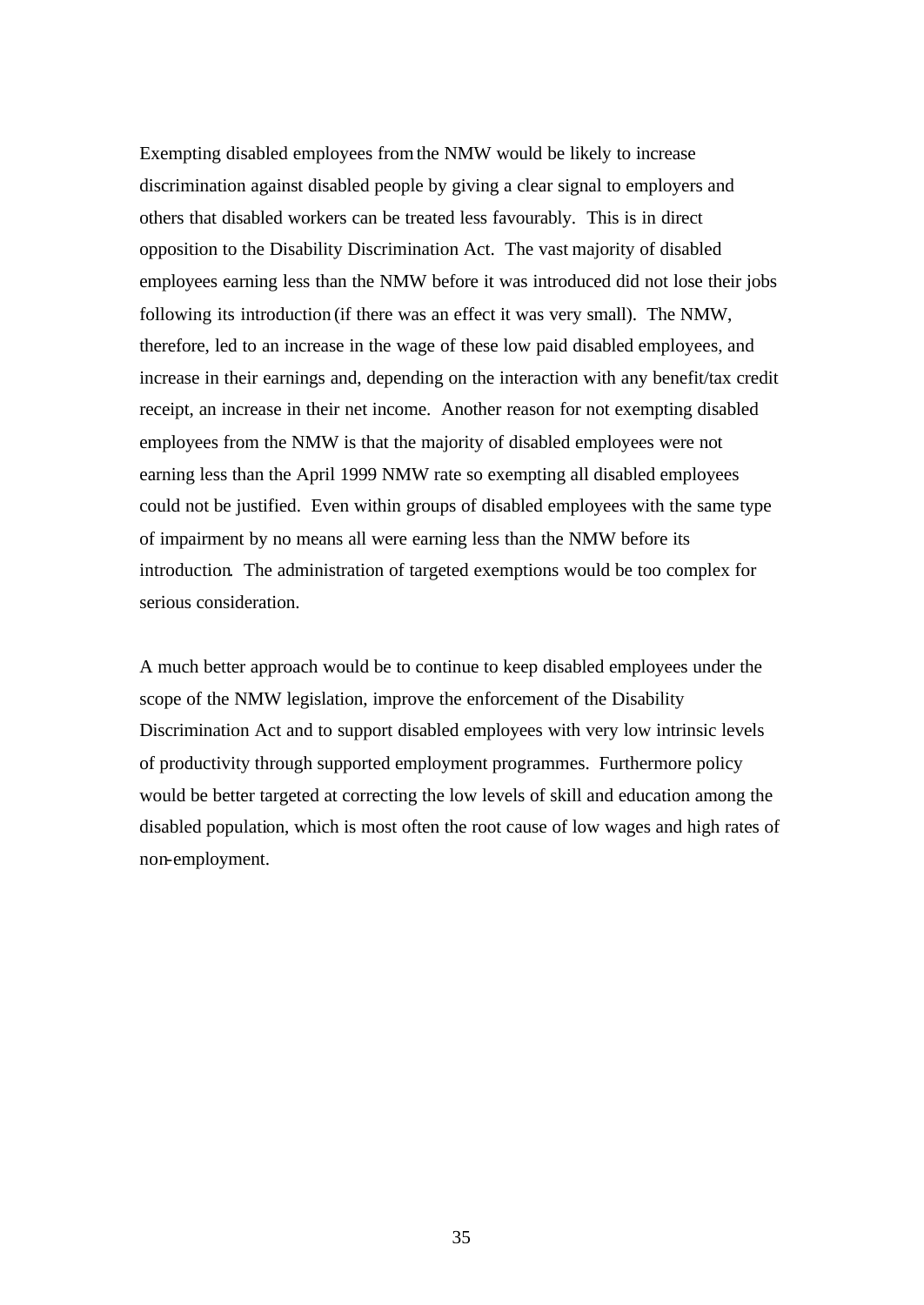## **References**

- Association for Supported Employment [AfSE] (2000). *The Impact of the National Minimum Wage on People with Disabilities,* Penrith: AfSE.
- Blackaby, D., Cla rk, K., Drinkwater, S., Leslie, D., Murphy, P. and O'Leary, N. (2000). *Earnings and Employment Opportunities of Disabled People.*  Department for Education and Employment Research Report 133. London: DfEE.
- Burchardt, T (2000). *Enduring economic exclusion: disabled people, income and work,* York: York Publishing Services.
- Corden, A. and Sainsbury, R. (2001). *Incapacity Benefits and Work Incentives,*  Department of Social Security Research Report 141, Leeds: Corporate Document Services.
- Couch, K. and D. Wittenburg (2001). 'The response of hours of work to increases in the minimum wage'. *Southern Economic Journal,* 68, 1, pp. 171-177.
- Disability Rights Commission [DRC] (2002). *Disability Briefing October 2002.*  London: DRC.
- Hudson, M. (2001). 'Disabled people and the National Minimum Wage: an exploration of the impact on therapeutic activity and earnings', Final report to the Low Pay Commission (Unpublished).
- Loumidis, J., Stafford, B., Youngs, R., Green, A., Arthur, S., Legard, R., Lessof, C., Lewis, J., Walker, R., Corden, A., Thornton, P. and Sainsbury, R., (2001). *Evaluation of the New Deal for Disabled People Personal Adviser Service pilot,*  Department of Social Security Research Report 144, Leeds: Corporate Document Services.
- Low Pay Commission [LPC] (2000). *The National Minimum Wage: the story so far.* Second Report of the Low Pay Commission. London: The Stationery Office.
- Meager, N., Bates, P., Dench, S., Honey, S., and Williams, M. (1999). *Employment of Disabled People: assessing the extent of participation.* Department for Education and Employment Research Report 69. London: DfEE.
- Royal Association for Disability and Rehabilitation [RADAR] (2000). *Mind the Gap: disability, opportunity and employment.* London: RADAR.
- Schneider, J., K. Simons and G. Eve ratt (2001). 'Impact of the national minimum wage on disabled people', *Disability and Society*, 16, 5, pp. 723-747.